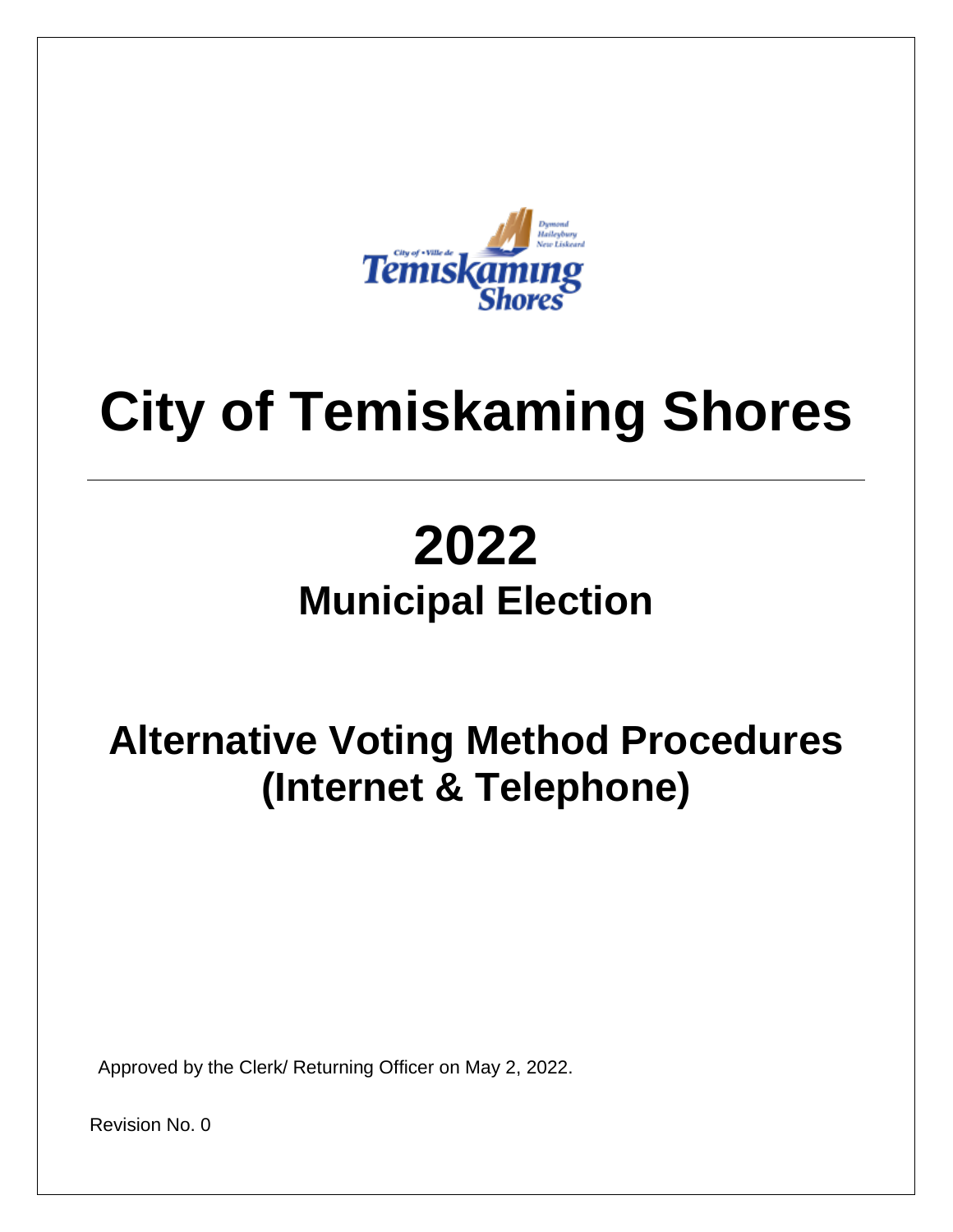#### **Contents**

| 1. |                                                                         |  |
|----|-------------------------------------------------------------------------|--|
| 2. |                                                                         |  |
| 3. |                                                                         |  |
| 4. |                                                                         |  |
| 5. |                                                                         |  |
| 6. |                                                                         |  |
| 7. |                                                                         |  |
| 8. |                                                                         |  |
| 9. |                                                                         |  |
|    |                                                                         |  |
|    |                                                                         |  |
|    | 12. Corrupt Election Practices - Provincial Offence and Prosecution  14 |  |
|    |                                                                         |  |
|    |                                                                         |  |
|    |                                                                         |  |
|    |                                                                         |  |
|    |                                                                         |  |
|    |                                                                         |  |
|    |                                                                         |  |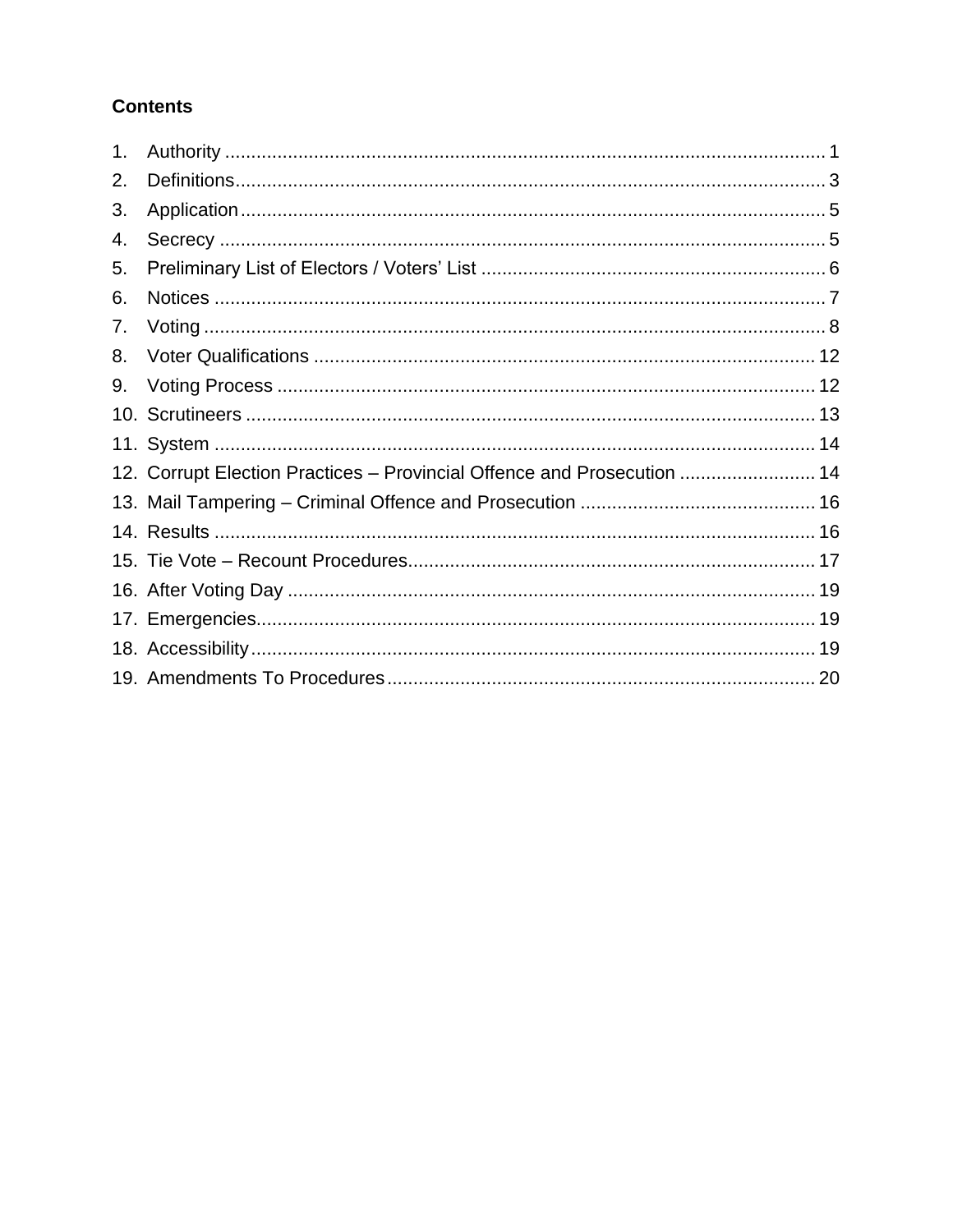#### <span id="page-2-0"></span>**1. Authority**

On March 1, 2022, the Council of the City of Temiskaming Shores adopted By-law No. 2022-041, authorizing the use of a hybrid system using vote tabulators for the 2022 Municipal Election and the use of internet and telephone voting for the 2022 Municipal & School Board Elections.

The Municipal Elections Act, more specifically Subsection 42(3), states as follows:

#### **Procedures and forms**

- (3) The Clerk shall,
	- (a) establish procedures and forms for the use of,
		- (i) any voting and vote-counting equipment authorized by by-law, and
		- (ii) any alternative voting method authorized by by-law; and

(b) provide a copy of the procedures and forms to each Candidate when his or her nomination is filed. 2009, c. 33, Sched. 21, s. 8 (22); 2016, c. 15, s. 31 (3).

Subsection 42(4), states that the Clerk shall provide the procedures and forms on or before June 1 in the year of the election.

Subsection 42(4), states that the procedures and forms established by the Clerk, if they are consistent with the principles of the Act, prevail over anything in the Act and the regulations made under it.

In addition, the Council of The Corporation of the City of Temiskaming Shores adopted By-law Number No. 2022-042 on March 1, 2022, being a by-law to enter into an agreement with Intelivote Systems Inc. (herein referred to as the eVoting Service Provider) for internet and telephone voting services (eVoting) for the 2022 Municipal and School Board Elections.

Subsection 11(2) of the Municipal Elections Act states that the Clerk of a local municipality has responsibility for conducting elections within that municipality and responsibility for,

- a) preparing for the election;
- b) preparing for and conducting a recount in the election;
- c) maintaining peace and order in connection with the election; and
- d) in a regular election, preparing and submitting the report described in subsection 12.1 (2). 1996, c. 32, Sched., s. 11 (2); 2009, c. 33, Sched. 21, s. 8 (7).

With respect to the duties and authority of a Clerk, the Municipal Elections Act further states as follows: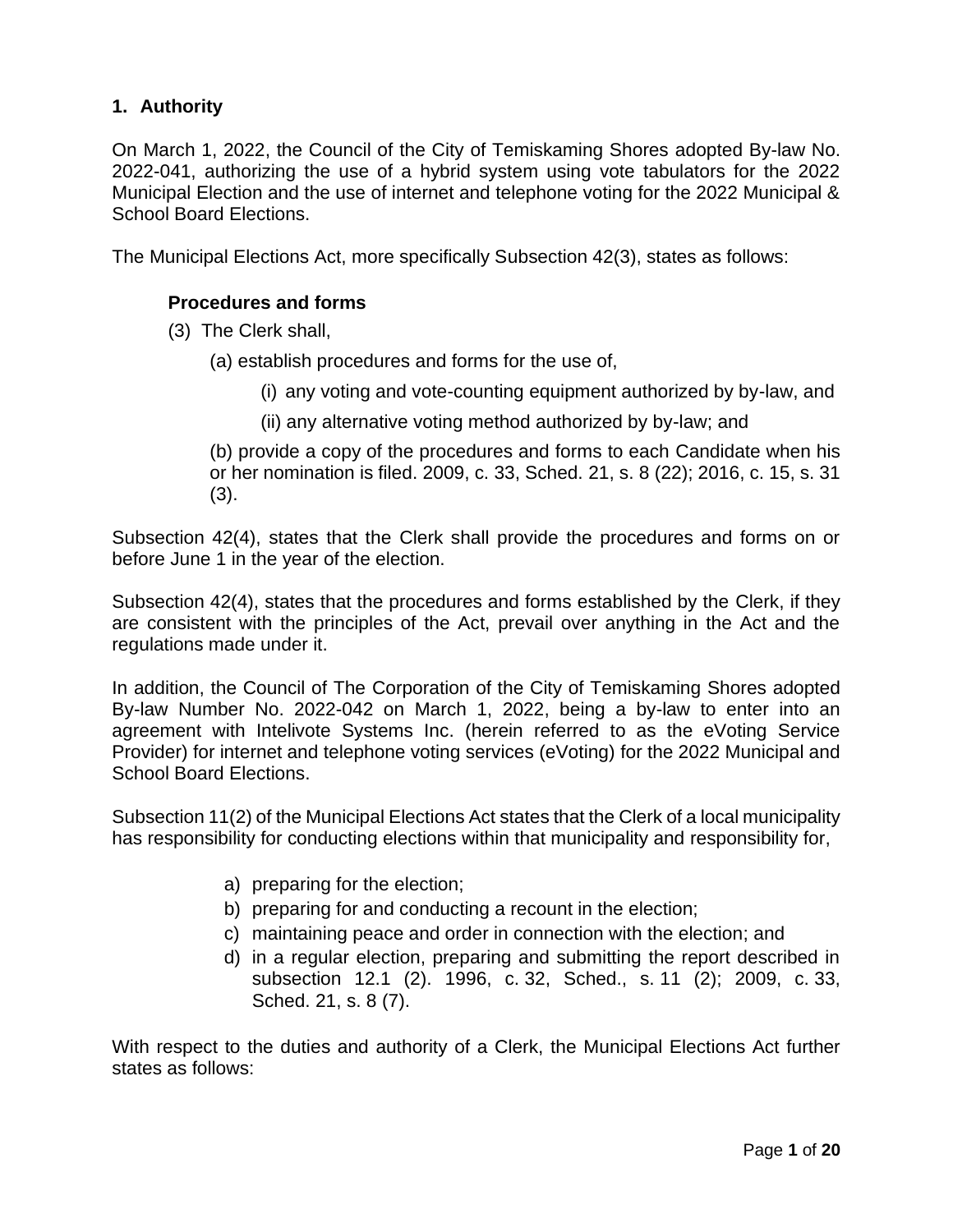- 12(1) A Clerk who is responsible for conducting an election may provide for any matter or procedure that,
	- (a) is not otherwise provided for in an Act or regulation; and
	- (b) in the Clerk's opinion, is necessary or desirable for conducting the election.
- 12(2) The power conferred by subsection (1) includes power to establish forms, including forms of oaths and statutory declarations, and power to require their use.
- 12(3) The power conferred by subsection (1) includes power to require a person, as a condition of doing anything or having an Election Official do anything under this Act, to furnish proof that is satisfactory to the Election Official of the person's identity or qualifications, including citizenship or residency, or of any other matter.
- 13(1) Any notice or other information that this Act requires the Clerk to give shall be given in a form and manner and at a time that the Clerk considers adequate to give reasonable notice or to convey the information, as the case may be.
- 13(2) The Clerk shall provide electors, Candidates and persons who are eligible to be electors with information to enable them to exercise their rights under this Act.

Subsection 42(5) states that when a by-law authorizing the use of an alternative voting method is in effect, Sections 43 (advance votes) and 44 (voting proxies) apply only if the by-law so specifies. Due to the introduction of eVoting (alternative voting) – being Telephone/ Internet Voting, voting proxies are not applicable, per By-law No. 2022-041 adopted by Council for the City of Temiskaming Shores on March 1, 2022.

The Municipal Elections Act, more specifically Section 53, also provides that the Clerk may declare an emergency if he or she is of the opinion that circumstances have arisen that are likely to prevent the election being conducted in accordance with this Act and provides the authority to the Clerk to make arrangements for the proper conduct of the election. Any arrangements made by the Clerk, if they are consistent with the principles of the Municipal Elections Act, prevail over anything in the Act and the regulations and all such arrangements, if made in good faith, shall not be reviewed or set aside on account of unreasonableness or supposed unreasonableness.

Therefore, as Clerk and Returning Officer for the 2022 Municipal & School Board Elections in the City of Temiskaming Shores, I do hereby certify and approve the following procedures for conducting the 2022 Municipal & School Board Elections via alternative voting methods (internet & telephone).

Logan Belanger Clerk/ Returning Officer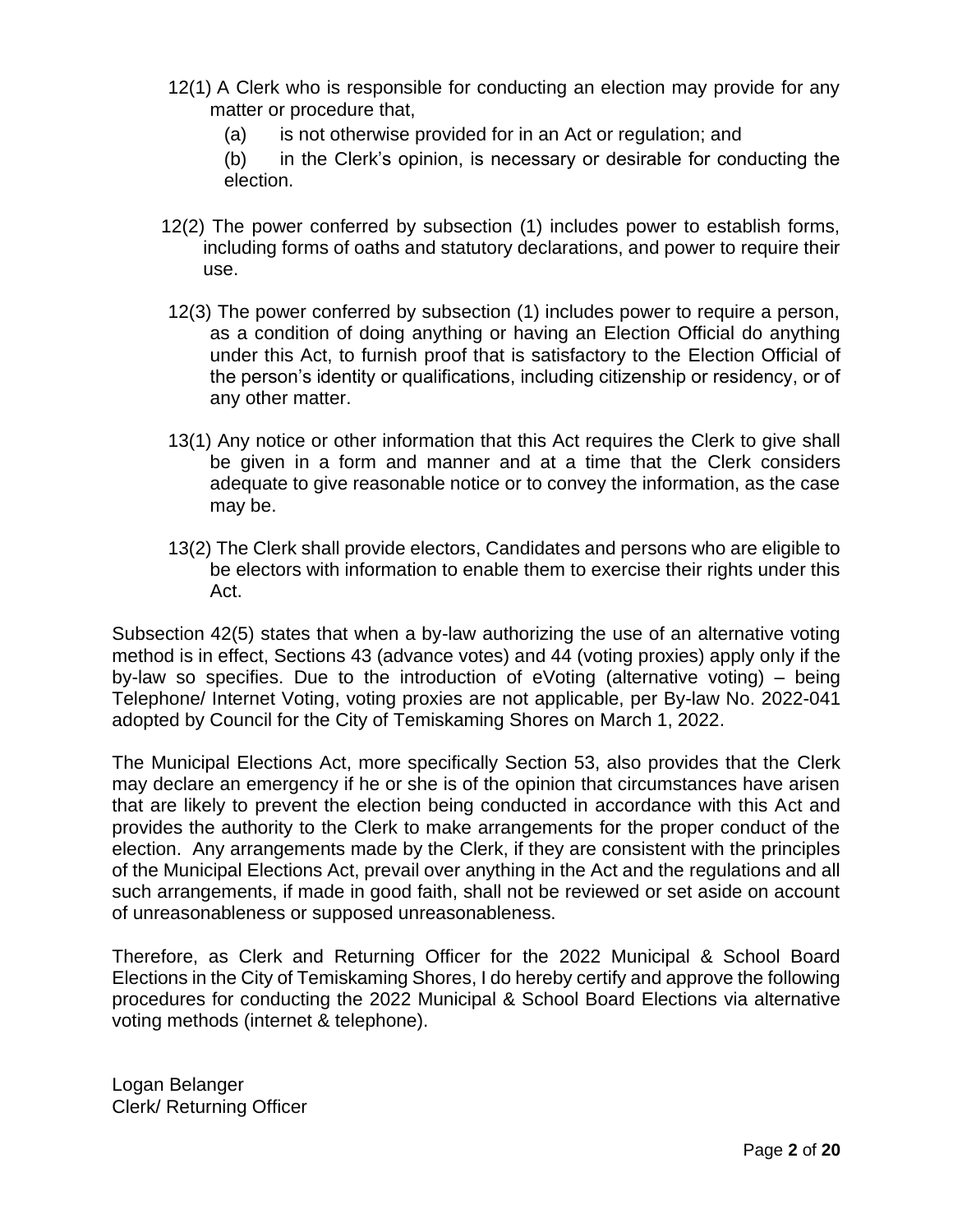#### <span id="page-4-0"></span>**2. Definitions**

- a) **Act**  means the Municipal Elections Act, S.O. 1996 c. 32, as amended.
- b) **Advance Voting** means the location, dates and hours for casting a ballot prior to Voting Day.
- c) **Auditor** means the person appointed by the Clerk to validate the logic and accuracy of a Voting System used in an election.
- d) **Ballot** means either an image on a computer screen, or any web enabled device, of a Ballot card for an election to be voted for, including all choices available to the electors and containing spaces in which the electors mark their votes; or when voting using a telephone or wireless phone, an audio set of instructions which describe all choices available to the electors and instruction to mark their selection by depressing the numbered touchtone keypad.
- e) **Candidate** means a person who has been nominated under Section 33 of the Municipal Elections Act, 1996.
- f) **Certified Candidate**  means a Candidate whose nomination has been certified by the municipal Clerk under Section 35 of the Municipal Elections Act, 1996.
- g) **City** means The Corporation of the City of Temiskaming Shores
- h) **Clerk** means the Clerk of The City of Temiskaming Shores who is responsible for conducting this election under the authority of the Municipal Elections Act, 1996, as amended. *(This legislation provides that the Clerk of a municipality may provide for any matter that is not otherwise provided for in an Act or regulation and is, in the Clerk of the municipality's opinion, necessary or desirable - Section 12 of the Municipal Elections Act).*
- i) **Election Official** means the Clerk or other person(s) appointed in writing by the Clerk to carry out election duties under the Municipal Elections Act, 1996. An Election Official can only carry out the tasks and duties as assigned in writing by the Clerk and must take the prescribed oath.
- j) **Eligible Elector**  means a person who is entitled to be an elector at an election held in the local municipality, if on Voting Day he or she meets the qualifications outlined in Section 17(2) and 17(3) of the Municipal Elections Act, 1996.
- k) **Municipal Administration Office** means the City of Temiskaming Shores administrative building located at 325 Farr Drive, Haileybury, Ontario.
- l) **Password** means an additional access control word assigned by the eVoting Service Provider to each authorized user to provide additional security for access to the Voting System.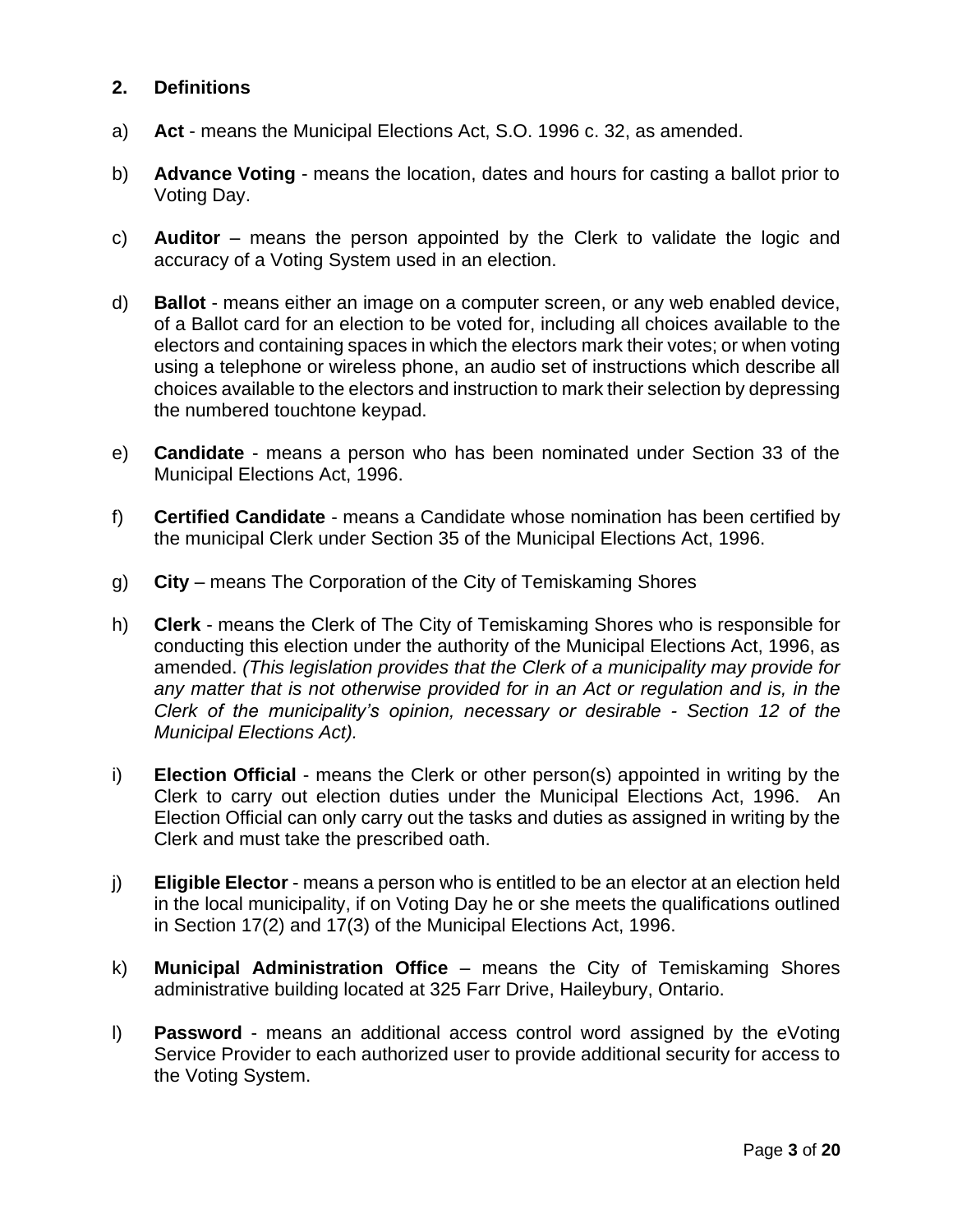- m) **Personal Identification Number (PIN)** means a unique multiple digit number assigned by the eVoting Service Provider to each voter to provide security for access to the Voting System.
- n) **Preliminary List of Electors**  means a list of electors for The City of Temiskaming Shores compiled by the Municipal Property Assessment Corporation (MPAC) and provided between July 31 and September 1 of an election year, as agreed upon by MPAC and the Clerk.
- o) **Registered Third Party Advertiser** means an individual, corporation or trade union that is registered under section 88.6 of the Municipal Elections Act, 1996.
- p) **Satisfactory Identification**  means the identification required under the Municipal Elections Act, 1996 (Ontario Regulation 304/13) which would provide proof of identity and residence of an individual to the satisfaction of an Election Official.
- q) **Script** means all information flow and system prompts from the eVoting system including instructions, informational messages, error messages, and exceptions.
- r) **Scrutineer**  means an individual, appointed in writing by a certified candidate, to represent him or her during the voting process, or an individual appointed by Council, a local board or the Minister in relation to a by-law or question, or by an elector in the case of a recount.
- s) **Support person**  means a person who has been requested by an elector to assist him or her in the voting process.
- t) **Voter Help Centre** means a location provided by The City of Temiskaming Shores to assist electors with the Telephone/ Internet Voting process or other general election inquiries, including revisions.
- u) **Voters' List** means the Preliminary List of Electors, as corrected by the Clerk, under the provisions of Section 22 of the Municipal Elections Act 1996, c. 32, Sched., s. 22; 2006, c. 33, Sched. Z.3, s. 18 (3).
- v) **Voter Information Letter** means a sealed envelope containing a Personal Identification Number (PIN) for each person on the Voters' List or who has completed an application, duly approved by an Election Official, for inclusion on the Voters' List, a telephone access number and internet address for voting, a Voter Help Centre number for assistance and a list of Candidates for office. These envelopes shall be mailed individually, or hand-delivered as required, to every person on the Voters' List.
- w) **Voting Day** means the final day on which the vote is to be taken in an election and shall be until 8:00 p.m. on that day. Voting Day in a regular election is the fourth Monday in October – October 24, 2022.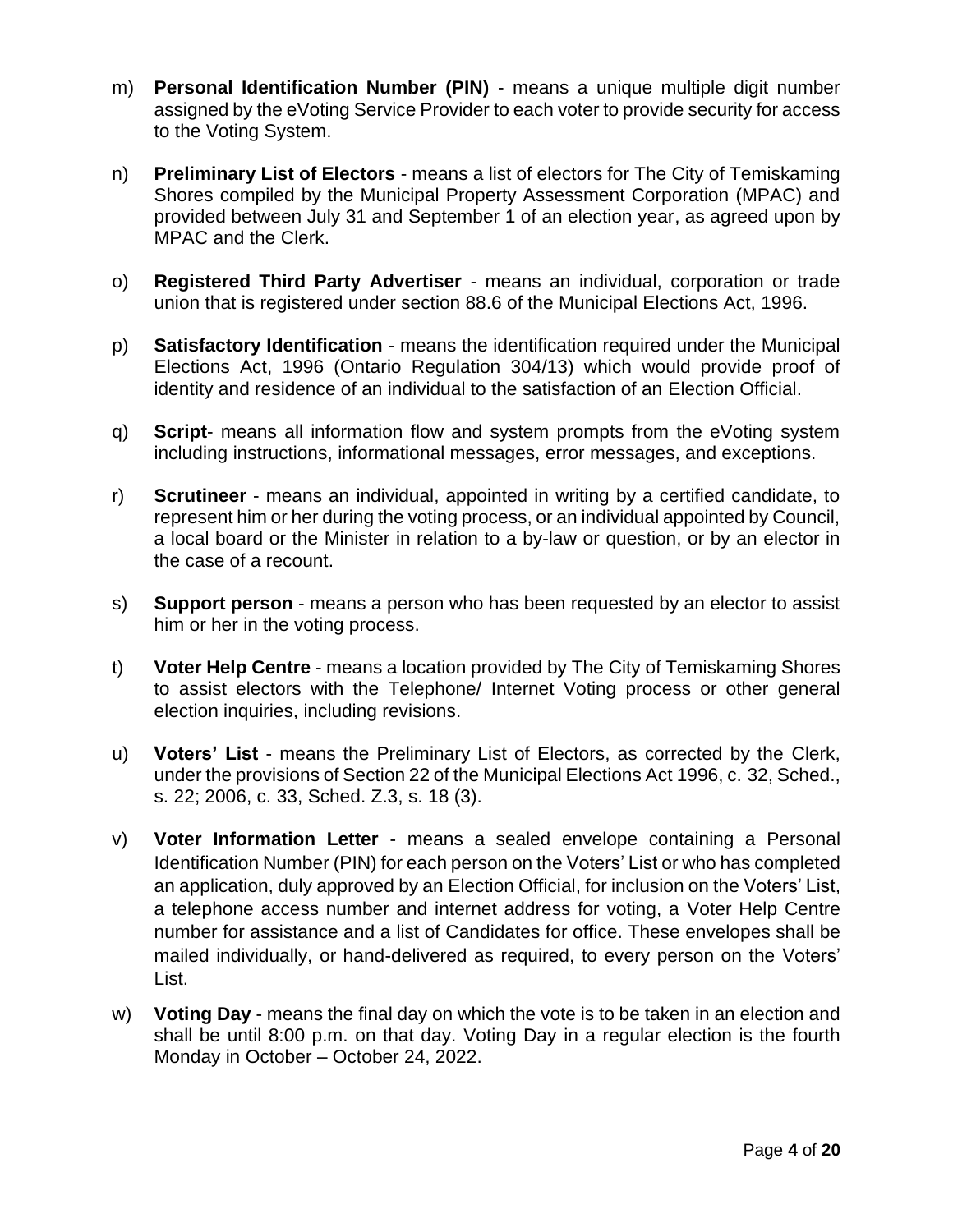- x) **Voting Period** means the time between the first day for Eligible Electors to cast their Ballot until the close of Voting Day (i.e., from Friday, October 14, 2022 beginning at 9:00 a.m. until Monday, October 24, 2022 at 8:00 p.m.).
- y) **Voting System** means the platform(s) chosen by the City to provide electors with a means of casting their ballot in an election.

#### <span id="page-6-0"></span>**3. Application**

- 1. This procedure has been developed under the authority of Subsection 42(4) pursuant to Subsection 42(3) (a) (ii) of the Municipal Elections Act, and applies to the Telephone/ Internet Voting being conducted by The City of Temiskaming Shores between October 14, 2022 at 9:00 a.m. to October 24, 2022 at 8:00 p.m.
- 2. The procedures and forms established by this document prevail over anything in the Act and its regulations, as per Subsection 42(4) of the Municipal Elections Act.
- 3. Where these procedures do not provide for any matter, the election shall be conducted as far as is consistent and practical within the principles of the Municipal Elections Act with the same being determined and established by the Clerk.
- 4. These procedures may be amended, as necessary and deemed appropriate, by the Clerk of the City. Any amendment to these procedures shall be signed by the Clerk and a copy of the amendment(s) shall be provided forthwith to all Certified Candidates and Registered Third Party Advertisers.

#### <span id="page-6-1"></span>**4. Secrecy**

- 1. The Clerk shall require all Election Official(s) and/or other persons working in connection with the municipal elections to swear or affirm an oath of secrecy (Form TD18), in accordance with Section 49 of the Municipal Elections Act, 1996.
- 2. No person shall interfere or attempt to interfere with an elector while in the process of accessing the Telephone/ Internet Voting service, or interfere or attempt to interfere in the voting process while using the Telephone/ Internet Voting service unless expressly requested and authorized by an elector asking for assistance.
- 3. No person shall obtain or attempt to obtain information about how an elector intends to vote or has voted. Any individual requested by an elector to assist him or her in voting is required to maintain the secrecy of the vote(s) cast by the elector, and shall vote according to the instructions and wishes of the elector.
- 4. No person shall communicate any information that might have been inadvertently obtained about how an elector intends to vote or has voted.
- 5. No elector shall reveal how he or she intends to vote except when obtaining assistance in voting from either a Support person or an Election Official.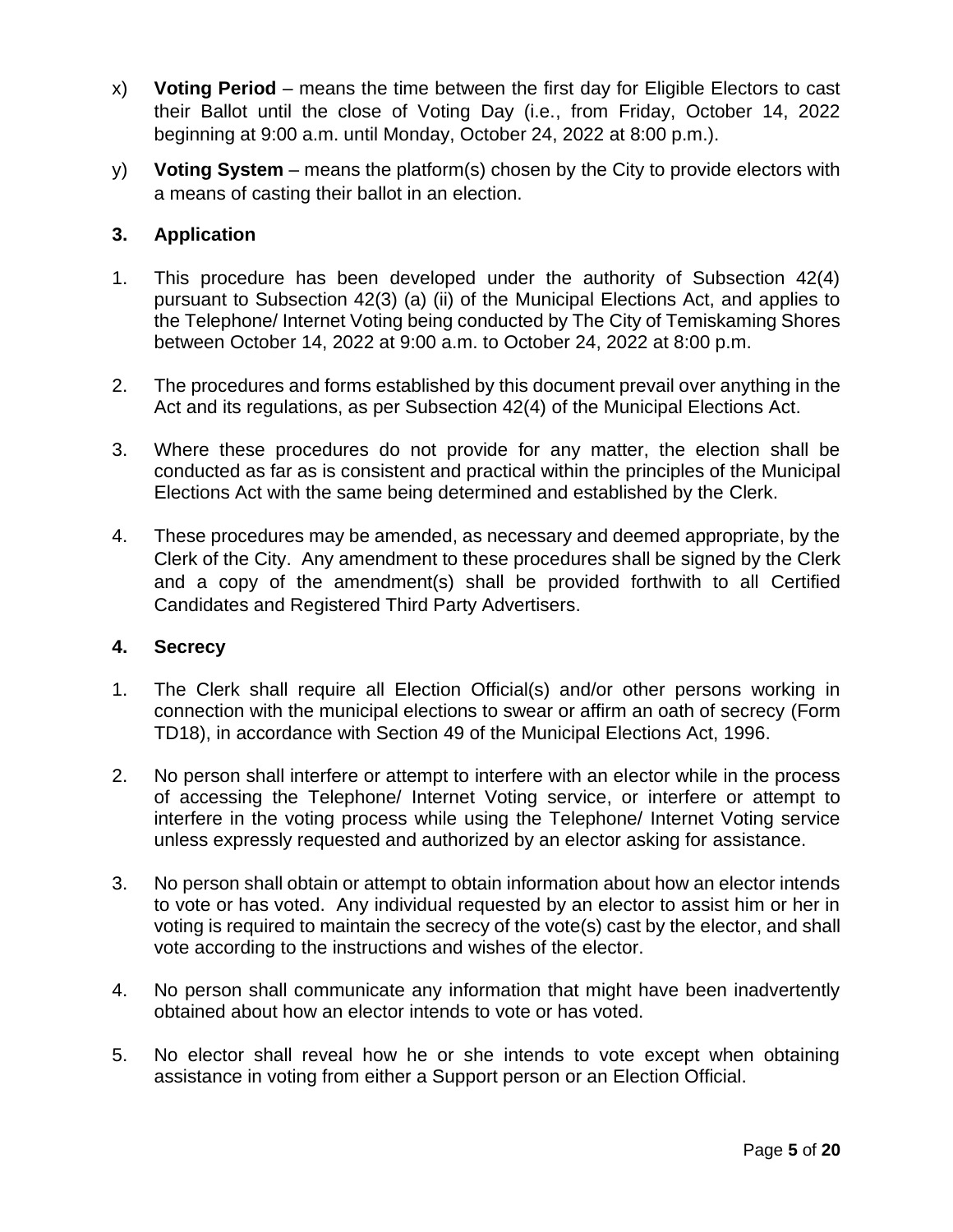- 6. All Eligible Electors voting at the Voter Help Centre(s) or other location during the dates and times established and advertised by the Clerk, may vote with the assistance of a Support Person; however, the Support Person shall be required to take the appropriate oath prior to providing assistance (Form TD24).
- 7. All complaints regarding any and/or all breaches of secrecy shall be investigated by the proper authorities and shall be prosecuted according to the provisions of "Corrupt Practices and Other Offences - Penalties and Enforcement" under Sections 89 and 90 of the Municipal Elections Act, 1996.

#### <span id="page-7-0"></span>**5. Preliminary List of Electors / Voters' List**

- 1. The Preliminary List of Electors shall be requested from the Municipal Property Assessment Corporation (MPAC) in an electronic format. The list shall be reviewed by the Clerk and obvious errors shall be corrected as permitted under Section 22 of the Municipal Elections Act, and the list shall be approved for use as the Voters' List.
	- a. The list shall then be reproduced in paper or electronic format and distributed to those who are entitled to copies under Subsections 23(3), (4) and (5) of the Act, upon written request. Each Certified Candidate shall sign the Candidate's Declaration - Proper Use of the Voters' List (Form TD10), stating that the Voters' List shall not be used for any purposes other than the 2022 Municipal and School Board elections, in accordance with the Municipal Elections Act, 1996. The Clerk, at their sole discretion, may determine which data fields shall be included in the copy of the Voters' List provided to Candidates for each electoral category.

If applicable, Candidates may receive login ID(s) and Password(s) allowing them to view the Voters' List that contains the names of the electors who are entitled to vote for their office. They can use a module to identify and track individual electors during the course of the election campaign and Voting Period to observe participation.

- b. The list shall be available in an electronic format to accommodate the administration in the voting process at the Voter Help Centre(s).
- c. Additions, corrections and deletions may be made to the list in accordance with the Municipal Elections Act, 1996.
- d. The Clerk and/or the eVoting Service Provider shall produce an electronic list of the additions, corrections and deletions, as stated in paragraph (c) of this document, and make available these additions, corrections and deletions to those who are entitled to copies of the Voters' List under the Act and the same shall be the final Voters' List. This list, as required under Section 27 of the Municipal Elections Act, shall be available prior to September 26, 2022.
- e. The Voters' List, as corrected by the Clerk pursuant to Section 22 of the Municipal Elections Act, 1996 shall be provided to the eVoting Service Provider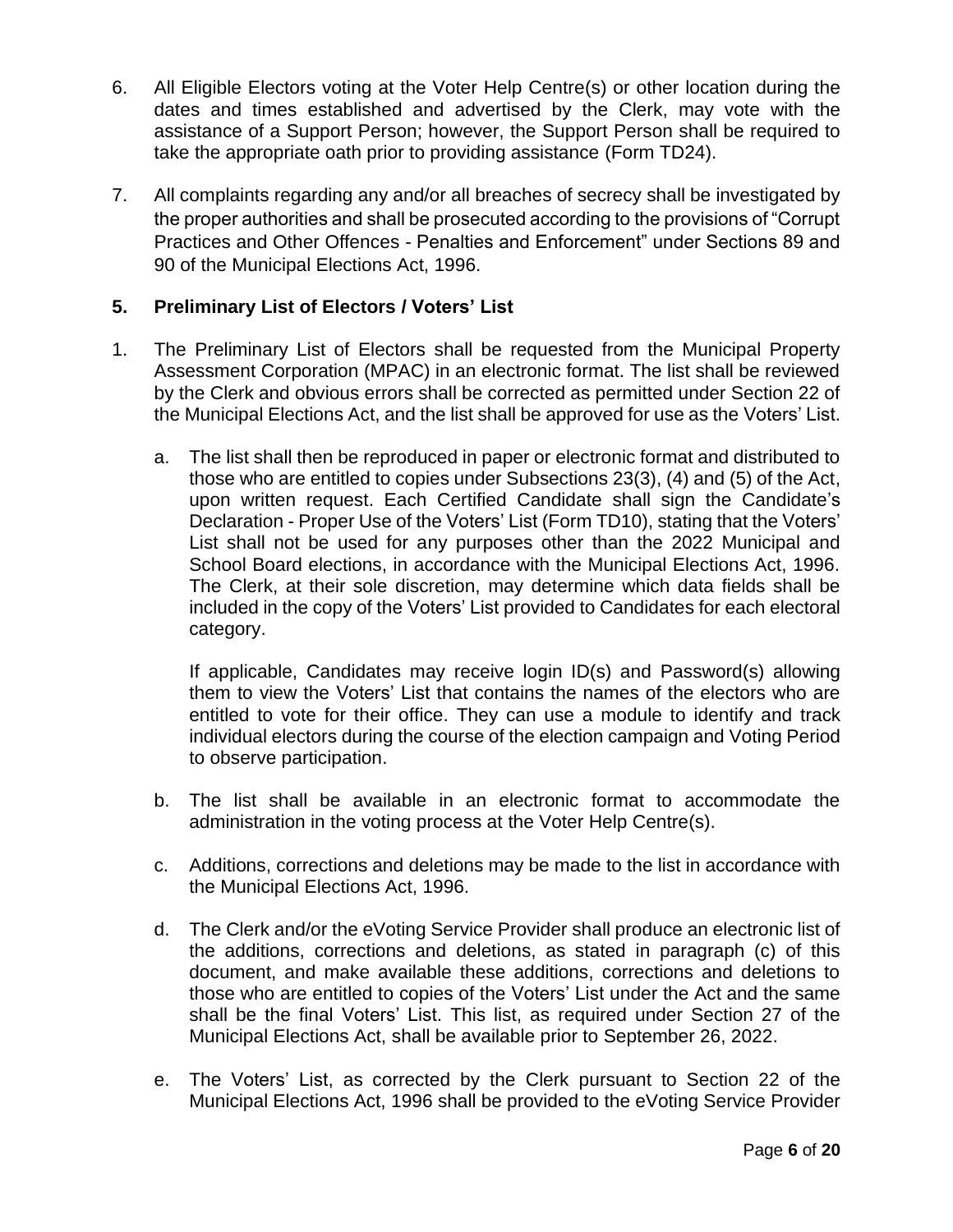in computer format, in order for the eVoting Service Provider to manage the Voter Information Letter.

Voter Information Letters shall be distributed by first class mail or hand-delivered as required, to all eligible electors to enable them to use the Telephone/ Internet Voting service.

- 2. The Voter Help Centre(s) shall be responsible for the following:
	- a. Eligible electors who attend the Voter Help Centre(s) and are not on the Voters' List will be able to be added to the list by filling out a declaration form (Form EL15) and providing satisfactory identification (Form TD40).
		- i. Their names will be added to the Voters' List and they will be assigned and receive (or mailed) a Voter Information Letter containing a (PIN).
	- b. Verifying and re-issuing a Voter Information Letter to qualified voters:
		- i. where a person on the Voters' List has lost his or her Voter Information Letter or did not receive it in the mail, or does not have access to it, he or she can attend a Voter Help Centre in order to receive a new one. The authorized Election Official will disable the voter's lost Personal Identification Number (PIN) and electronically mark it in the system with the appropriate details. Upon providing Satisfactory Identification to an Election Official, an oath shall be taken by the voter (Form TD42) and a new Voter Information Letter containing a new Personal Identification Number (PIN) shall be issued.
	- c. Verifying and re-issuing a Personal Identification Number (PIN) to qualified voters:
		- i. where a person on the Voters' List has lost his or her Personal Identification Number (PIN), did not receive it in the mail, or does not have access to it, he or she can attend a Voter Help Centre in order to receive a new one. The authorized Election Official will disable the voter's previous PIN and electronically mark it in the system with the appropriate details. Upon providing Satisfactory Identification or information to a Voter Help Centre Election Official, as may be defined (Form TD42), a new Personal Identification Number (PIN) shall be issued.

#### <span id="page-8-0"></span>**6. Notices**

1. The Clerk shall notify electors of the following election information through the use of advertisements, such as (newspaper advertisements, social media, municipal website, or any combination of the aforementioned methods), or any other method deemed appropriate by the Clerk: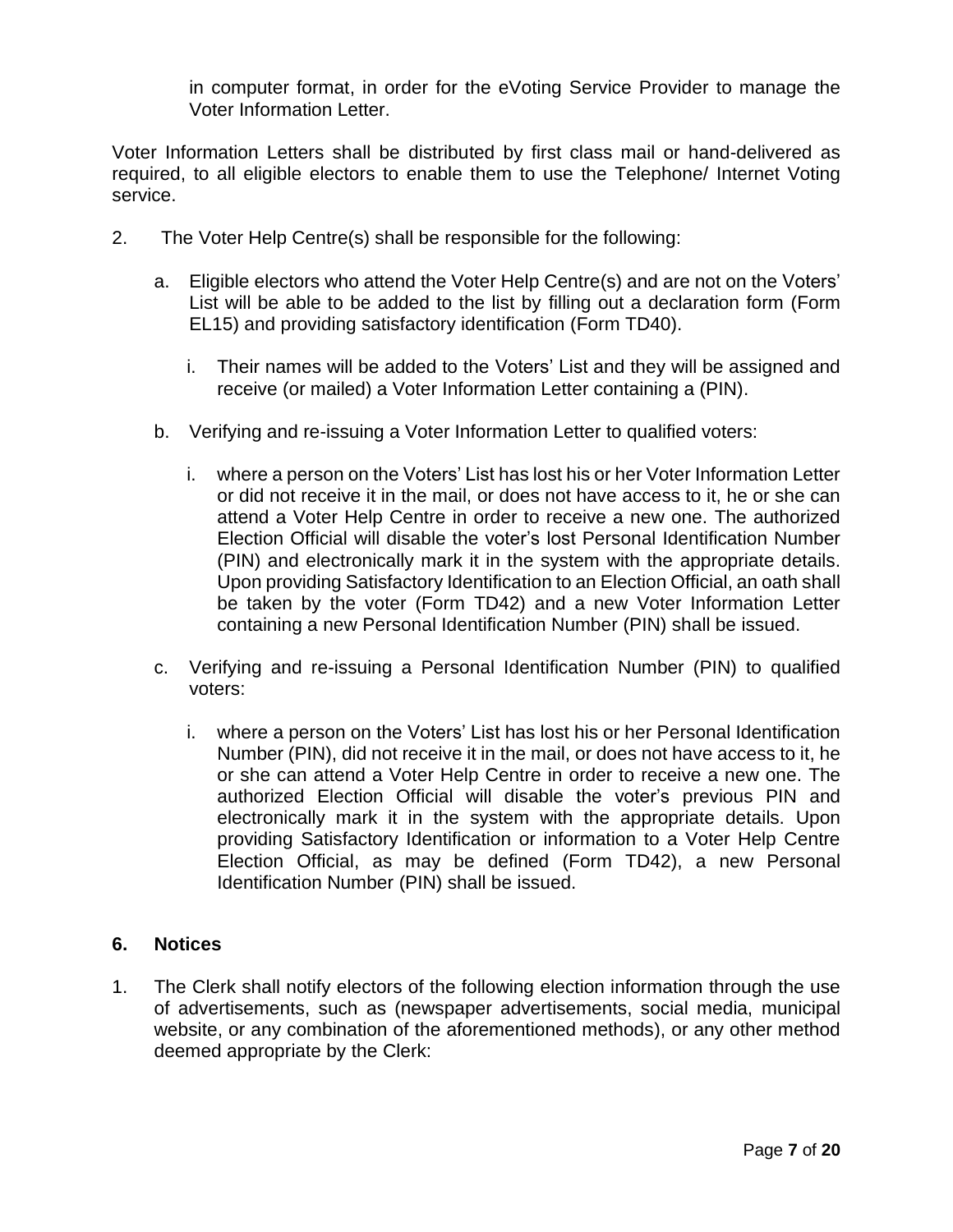- a. that municipal & school board elections are being held for the City of Temiskaming Shores, which adopted a hybrid approach using vote tabulators for the 2022 Municipal Election and alternative voting methods (and the manner in which electors may use the alternative voting method), being Telephone/Internet Voting;
- b. the date(s), time(s) and location(s) for the holding of the vote including Advance Voting, and the methods of voting for each;
- c. the office(s) of the council and/or school boards;
- d. who is eligible to vote in the municipal & school board elections; and
- e. the location(s) and dates, and hours of operation of the Voter Help Centre(s), how persons can check to see if their name is on the Voters' List and the procedures by which their name can be added or information corrected on the Voters' List.
- 2. At the Clerk's discretion, notices will be published in the local newspapers and/or posted on the Municipality's website, and the notices that are to appear in order to comply with the requirements of the Municipal Elections Act, 1996. The Clerk reserves the right to publish additional advertisements and notices as deemed appropriate.
- 3. Where possible, cooperative advertising may take place costs to be approved and shared by the participating municipalities.
- 4. Each person on the Voters' List shall be mailed, by "first-class" mail a sealed Voter Information Letter containing:
	- a. his or her Personal Identification Number (PIN), the telephone number(s) to call to cast a vote, and the designated internet address (URL) to access to cast a vote using the internet;
	- b. instructions on how to vote;
	- c. dates and hours of voting; and
	- d. the location(s) and telephone number(s) of the Voter Help Centre(s).
- 5. All Voter Information Letters shall be made available in English and French.

#### <span id="page-9-0"></span>**7. Voting**

1. A Telephone/ Internet Voting method shall be used for the 2022 Municipal & School Board Elections.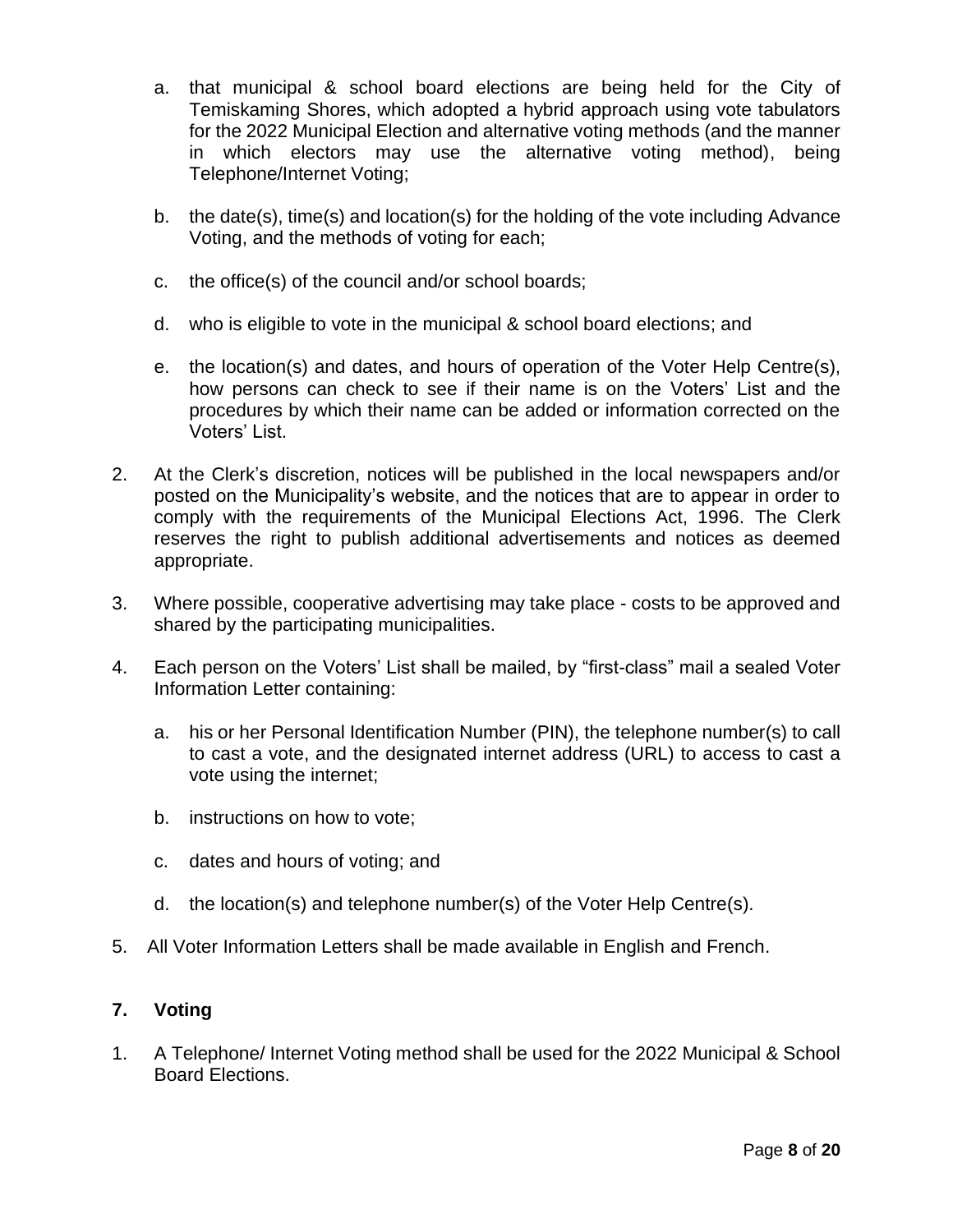- a. Telephone/Internet Voting:
	- i. Eligible voters shall be required to telephone a designated number or access a designated internet address and cast their vote.
	- ii. Every Eligible Elector shall be limited to only one vote through the use of a PIN distributed by first class mail, or hand-delivered as required, in a sealed and personalized Voter Information Letter.
	- iii. The eVoting Service Provider, will allow the eligible voter to vote using a telephone or the internet.
	- iv. Following the voter's selection, the voting system response shall identify the voter's choice and provide the voter with the option of changing or confirming their vote.
	- v. The voting system shall enable the voter to decline from voting for an office(s) if he/she wishes to do so.
	- vi. Once the PIN has been used to complete all assigned races associated with the election it cannot be used again, and further access shall not be granted to the Telephone/Internet Voting service to vote again.
- b. Voting will commence on October 14, 2022 at 9:00 a.m. and close on October 24, 2022 at 8:00 p.m.
- 2. Prior to the eVote activation, being on October 14, 2022 at 9:00 a.m., the Auditor or other authorized Election Official will generate the confirmation report that contains all Candidate names running for an office (through the eVoting system by secure ID and Password). The report displays in real time the sum total of votes cast for each Candidate running for an office. The timing of this report activity ensures that all totals for all Candidates, confirms zero (0) votes before the electronic election begins.

The eVote will be activated unless any of the counts associated with the Candidate names do not indicate a zero total, and unless directed otherwise by an Election Official.

- 3. Candidates or their Scrutineer may be present to verify and ensure that all totals of votes cast are at zero (0), and shall be permitted to sign a document that attests to this fact (Form TD44).
- 4. The eVoting Service Provider will make available online a list to the Clerk and any other appropriate individuals of the City, of all Voters' List individuals by order of polling subdivisions, who have voted during the Voting Period if such an event has taken place. The names of individuals who have voted will be marked as voted. A list of voters who have voted will be provided or made available to the Candidates or their respective Scrutineer through the Clerk's office or by electronic means by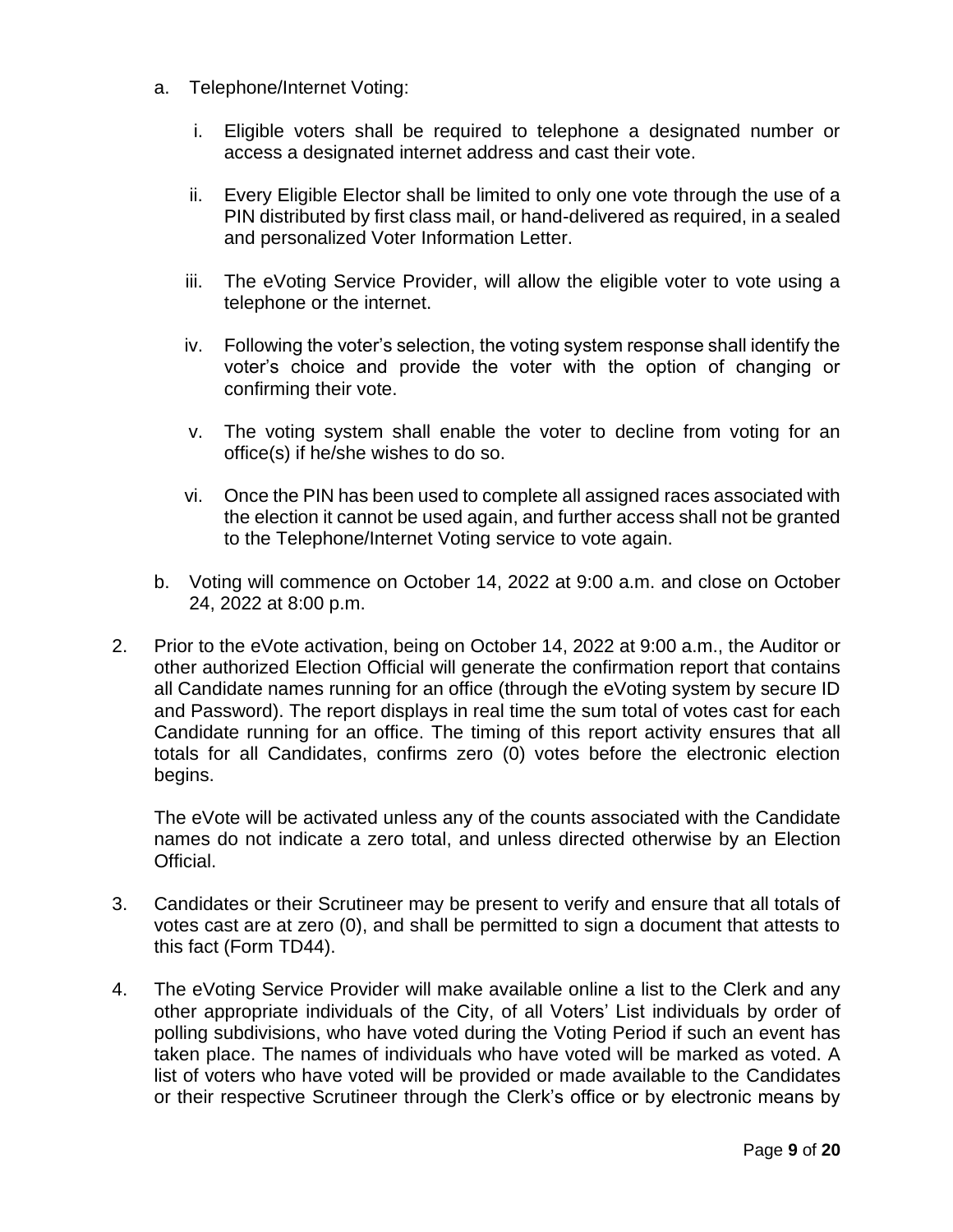the eVoting Service Provider at the Clerk's discretion. This list shall be provided by the eVoting Service Provider in real time or as closely as possible to real time.

- 5. If so allowed by the Clerk, the eVoting Service Provider will make available during the course of the election, IDs and Passwords for Candidates and their scrutineers, who when using this authorization can connect to a Candidate module to review voter's list information previously identified by them to recognize participants in the election. This capability does not provide the Candidate or their designate information on *how* a voter has voted, only if they *have* voted in the election. A voter who has voted at least one race during an election is considered a participant.
- 6. Candidates or their scrutineers may view this information any time after the start time of the election.
- 7. Where a voter is associated with multiple properties within the City, the voter may vote only once, and the qualifying address to determine eligibility for voting shall be the place of residence of the voter. All duplication of names on the Preliminary List of Electors shall be verified by the Clerk and/or Election Official(s), and all duplicate names of individuals shall be deleted prior to the final preparation of the Voters' List. Should a voter receive more than one Voter Information Letter, the voter may only vote once and must return the other Document(s) to the Municipal Administration Office. All voters that vote more than once, or who improperly use the Voter Information Letter shall be reported to the Ontario Provincial Police for further investigation, as to possible corrupt practices under the Municipal Elections Act, 1996.
- 8. Should a Voter Information Letter be returned to the Municipal Administration Office unopened, the PIN status will be disabled by an Election Official in a manner that prevents the PIN from being successfully validated in the voting process. The Voter Information Letters will then be marked "unused" and be retained in a secure means and subsequently destroyed at the same time as all other Municipal Election material as provided for under Section 88(2) of the Municipal Elections Act, 1996.
- 9. Should a Voter Information Letter be returned to the Municipal Administration Office that has been opened but has not been used for voting purposes, the PIN status will be disabled by an Election Official in a manner that prevents the PIN from being successfully validated in the voting process. In this circumstance, the Voter Information Letter shall be marked unused and be retained and destroyed as in item 8 above.
- 10. The Clerk and the Election Official(s) shall ensure a complete audit trail is maintained of all Voter Information Letters:
	- a. that were sent to voters on the Voters' List;
	- b. that were undeliverable and returned from the Post Office;
	- c. that were returned by a voter or other individual(s) either opened or unopened but unused for voting purposes;
	- d. that were re-issued to an eligible elector;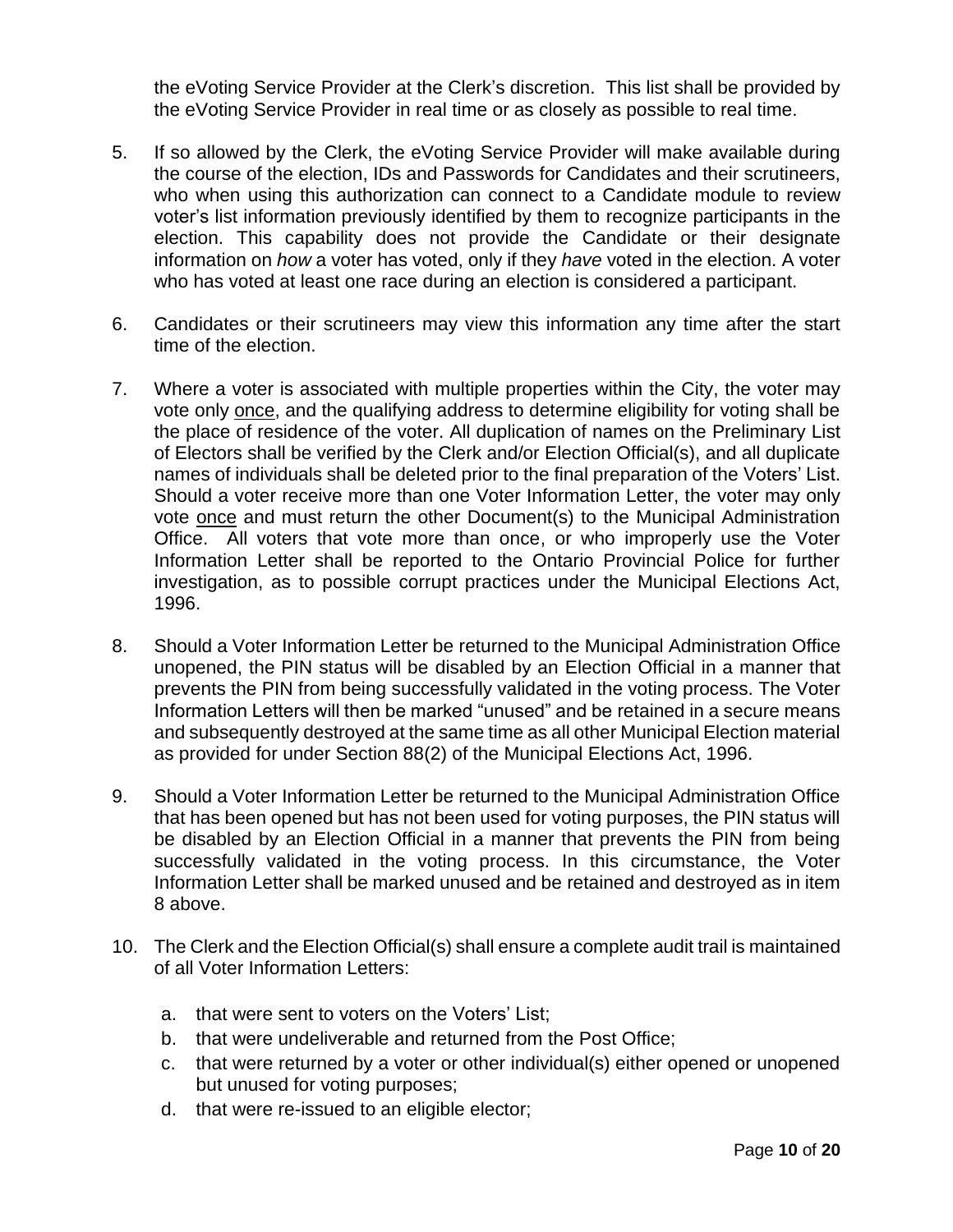- e. whose PIN on the Letters were set to a status that prevented them from being validated in the voting process.
- 11.
- a. Where an eligible voter has attempted to validate his or her PIN and they have determined that the PIN has already been used, the voter can attend the location determined by the Clerk, bringing Satisfactory Identification and have an Election Official confirm that the PIN has been used by an impersonator.
- b. Prior to authorizing the re-issuance of a new Voter Information Letter which contains a new PIN, the voter shall be required to respond and answer any and all questions from the Election Official. The Election Official shall document, to his or her satisfaction, questions and answers of the voter and, if deemed appropriate, the Clerk shall submit same to the Ontario Provincial Police for further investigation and prosecution.
- c. If the Election Official believes that all questions have been answered truthfully and to his or her satisfaction, the Election Official may authorize the provision of a new Voter Information Letter which contains a new PIN or, at the discretion of the Election Official the elector will be required to make a declaration as to his or her statement and take an oath which shall be given by the Election Official (Form TD43). A copy of this declaration shall also be submitted to the Ontario Provincial Police should further questioning be required in order to ascertain if corrupt practices have occurred. The elector will be required to assist and cooperate in the investigation in determining the individual(s) who has fraudulently used the voter's assigned PIN.
- d. Once the voter has properly answered all questions and if required, taken the prescribed oath, a new Voter Information Letter containing a new PIN can be issued.
- 12.
- a. Where an eligible voter has received an incorrect Voter PIN in terms of school support association, the voter can contact a Voter Help Centre(s) and have the proper information applied to the existing PIN. The voter may re-access the system and vote all races not yet completed.
- b. The eligible voter shall be able to re-enter the system at any time during the election using the existing PIN, or the re-categorized PIN until voting for all races has been completed.
- 13. New PIN(s) shall not be given out over the telephone or by mail without the expressed approval of the Clerk or their designate. A Voter Information Letter containing a PIN shall not be given to any person at the Voter Help Centre(s) unless Satisfactory Identification is provided and the individual has taken the required oath, if required, as administered by an Election Official.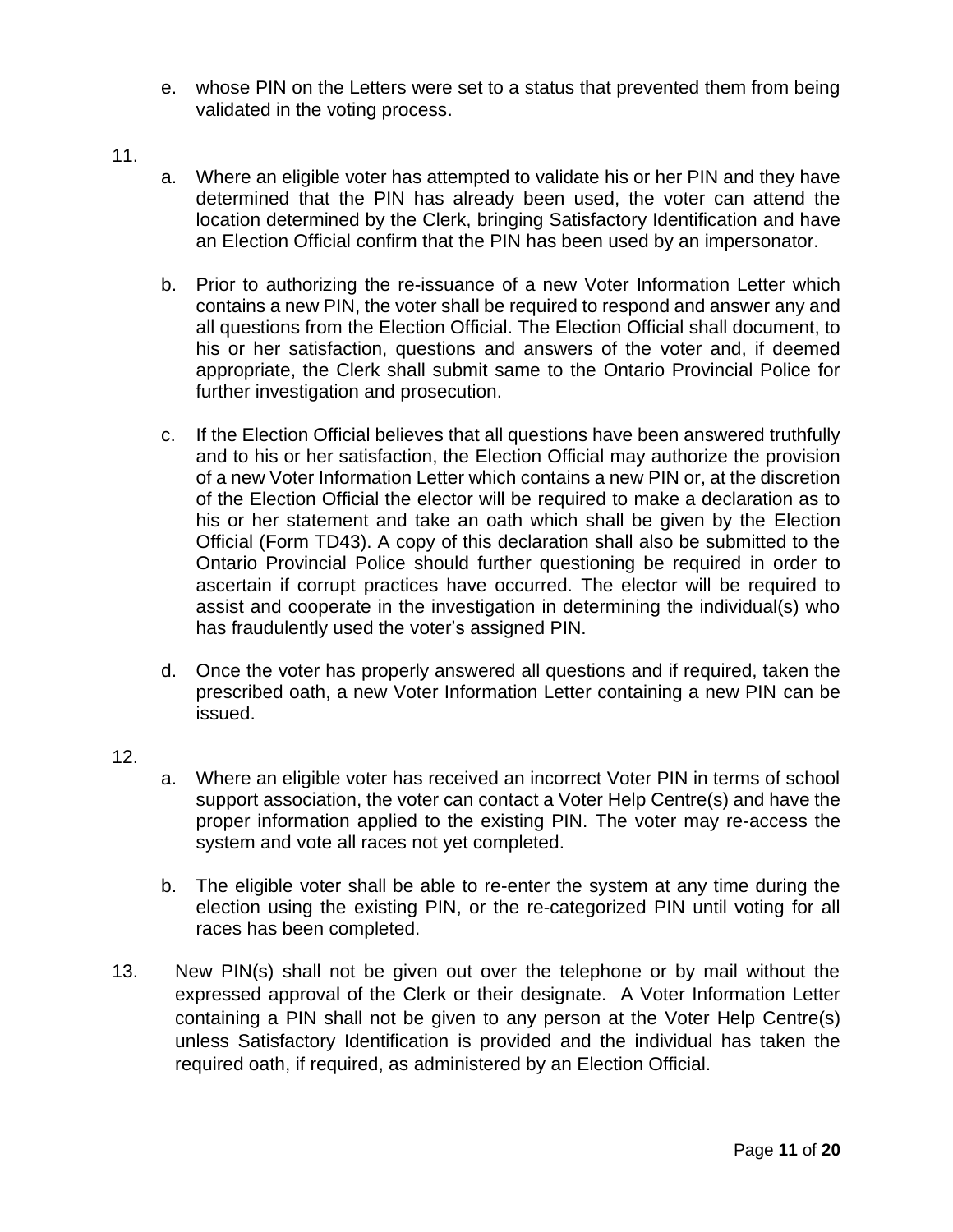#### <span id="page-13-0"></span>**8. Voter Qualifications**

- 1. A person is entitled to be an elector at an election held in a local municipality if, on Voting Day, October 24, 2022, he or she:
	- i. is a Canadian citizen,
	- ii. is at least 18 years old,
	- iii. resides in the local municipality, or is the owner or tenant of land in the local municipality, or the spouse, or same-sex partner of such a person; and
	- iv. is not prohibited from voting under subsection 17(3) of the Municipal Elections Act, 1996 or otherwise, by law.

#### <span id="page-13-1"></span>**9. Voting Process**

- 1. Eligible voters may vote by:
	- a. accessing the telephone number provided by using a touch-tone telephone but not a rotary dial telephone. "Digi-pulse" telephones will be able to access the system if the telephone over-ride button is set to a "touch-tone" mode. Should the preceding not be done correctly, the interactive response system will provide an error message requesting that the Eligible Elector obtain assistance,
	- b. or by accessing the internet address provided by using a dial modem access or a high-speed connection.
		- i. Eligible voters may vote by attending a Voter Help Centre and/or other locations determined by Clerk. These locations, dates and times will be advertised.
	- c. Attending a Voter Help Centre or other location during the dates and times established and advertised by the Clerk, with a Support Person, taking the appropriate oath(s) (Form TD24), and having a Support person vote using a touch tone telephone or the internet access provided. In the absence of a Support Person, the voter may request the assistance of an Election Official, who may provide assistance only after the appropriate oath, if required, has been taken (Form TD24).
	- d. Attending a Voter Help Centre or other location during the dates and times established and advertised by the Clerk, with an interpreter, taking the appropriate oral oath(s) (Form TD24), and voting using a touch-tone telephone or the internet access provided.
	- e. With the assistance of an Election Official(s) that will be present at the following institutions and retirement homes on the specified date(s) and hours: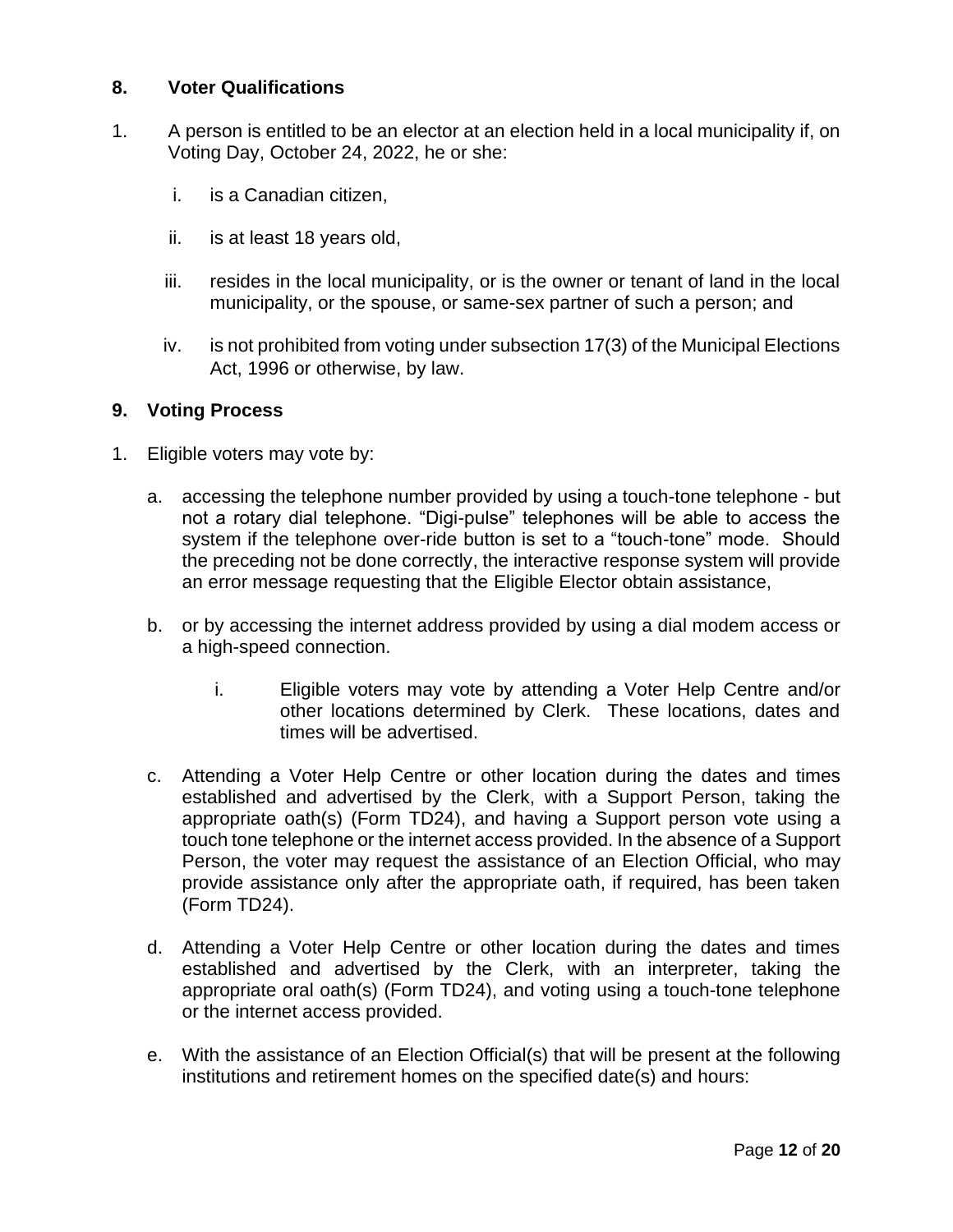| <b>Retirement Home or</b><br><b>Institution</b>     | <b>Date</b>      | <b>Hours For Assistance</b> |
|-----------------------------------------------------|------------------|-----------------------------|
| Northdale Manor<br>156 Lakeshore Road N             | October 24, 2022 | 10:00 a.m. to 12:00 p.m.    |
| <b>Temiskaming Hospital</b><br>421 Shepherdson Road | October 24, 2022 | 1:00 p.m. to $3:00$ p.m.    |
| <b>Temiskaming Lodge</b><br>100 Bruce Street        | October 24, 2022 | 10:00 a.m. to 12:00 p.m.    |
| <b>Tri Town Extendicare</b><br>143 Bruce Street     | October 24, 2022 | 1:00 p.m. to 3:00 p.m.      |

Note: Section 46 (3) of the Municipal Election Act, 1996, provides that the Clerk may establish reduced opening hours with respect to a voting place described in subsection 45 (7) that is **only for the use of residents of the institution or retirement home**.

#### <span id="page-14-0"></span>**10. Scrutineers**

- 1. Scrutineers may be appointed, in writing by the Candidate (Form TD22), as stated under Section 16 of the Municipal Elections Act, 1996. If appointed, scrutineers will be entitled to the following:
	- a. upon request and after producing the properly signed "Appointment of Scrutineer" (Form TD22) and prescribing to the oath(s) of secrecy (Form TD25), they will be provided access to a Candidate module; showing them a voter sequence number and/or the elector names who are entitled to vote for their designate office, allowing them to identify, observe, and list all electors that have participated. Scrutineers may log in to the system any time after the election has started and voters have cast Ballots, and determine who has voted.
	- b. upon request and after producing the properly signed appointment of Scrutineer form (Form TD22), and prescribing to the oath(s) of secrecy (Form TD25), they may attend a Voter Help Centre(s) during hours of operation to observe the process. Scrutineers who do not follow the instructions of the Clerk or Election Official, or who attempt to interfere, influence or determine how an elector is voting, will be requested to leave the Voter Help Centre immediately. Their appointment will be revoked and they will not be permitted to re-attend a Voter Help Centre(s). Only one Candidate or their appointed Scrutineer may be in attendance at a Voter Assistance Centre at one time.
	- c. to be present at the time and place where results are received by the Clerk, including signing the results report indicating the final results and votes cast.
- 2. Use of a cellular telephone or any other electronic device (including cameras), shall not be permitted within a Voter Help Centre or voting place by any Candidate or Scrutineer.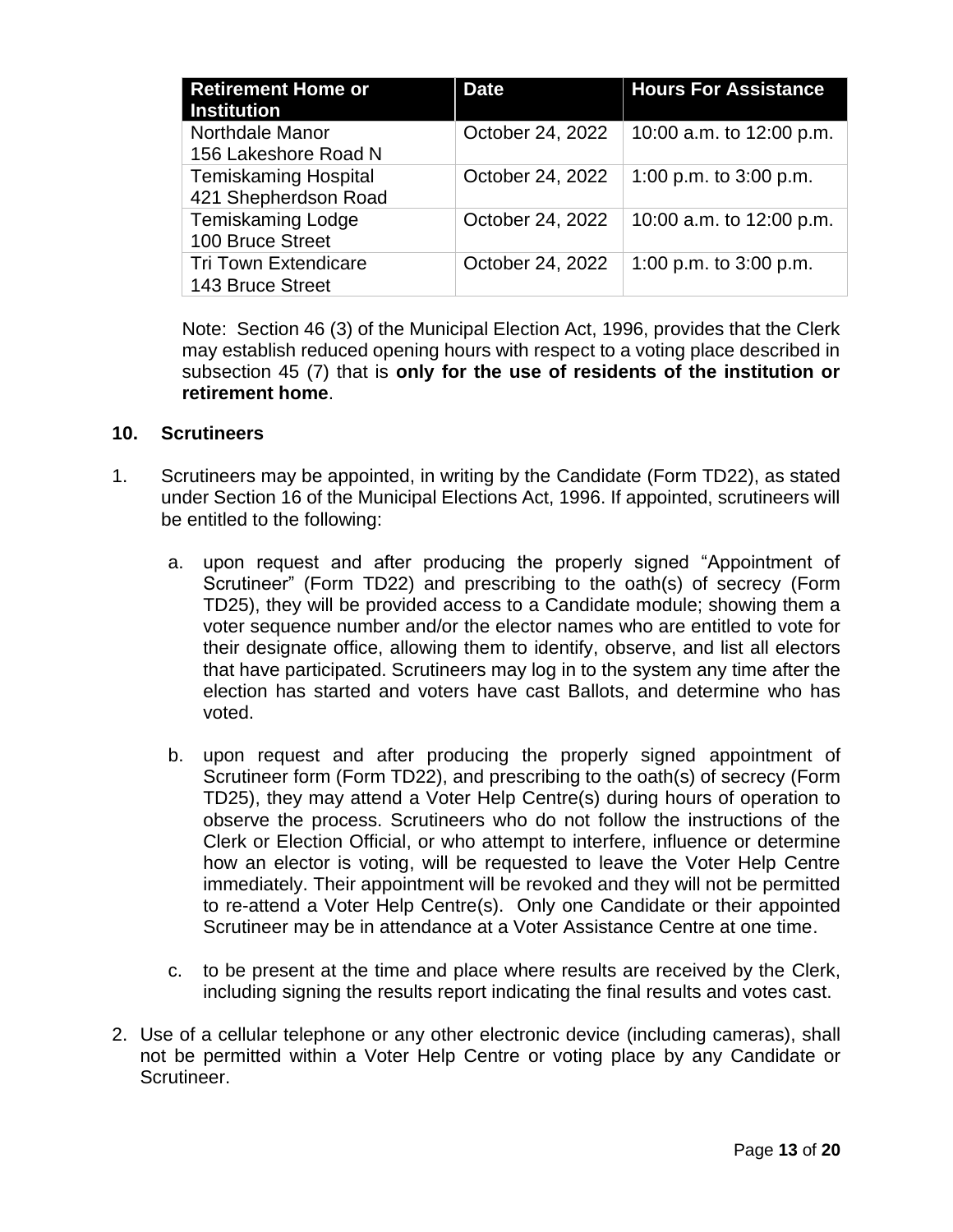#### <span id="page-15-0"></span>**11. System**

- 1. The integrity of the voting process shall be the responsibility of the Clerk, and shall be preserved by:
	- a. ensuring that every Eligible Elector on the Voters' List is mailed, using first class mail or hand-delivered as required, a sealed Voter Information Letter which contains the voter's unique PIN;
	- b. ensuring that no one except the eVoting Service Provider, the Clerk, or designate, maintains a list of Personal Identification Numbers that matches each voter's name and address; and
	- c. providing an opportunity for eligible electors who do not appear on the Voters' List to be added to the list, or to make amendments to the list, up to and including election day, October 24, 2022, at 8:00 p.m.
- 2. The Voting System shall be tested on several occasions. The test(s) shall include, but not be limited to the following:
	- a. checking the wording of the script;
	- b. checking the Voter Help Centre telephones and internet access;
	- c. checking Script and input timing;
	- d. attempting to use a PIN more than once;
	- e. balancing a predetermined number of votes with those cast;
	- f. matching PINs to names and addresses;
	- g. checking the system which is used for activating PINs; and
	- h. deliberately entering the wrong information.
- 3. All Certified Candidates are to provide to the Clerk the proper pronunciation of their name, in English and in French if applicable, no later than August 19, 2022.

#### <span id="page-15-1"></span>**12. Corrupt Election Practices – Provincial Offence and Prosecution**

- 1. Sections 89 and 90 of the Municipal Elections Act provides for penalties and enforcement of corrupt practices and other offences during an election process.
- 2. Although the City will be using an alternative voting method, being Telephone /Internet Voting, the principles and the integrity of the election process will remain and is enforceable.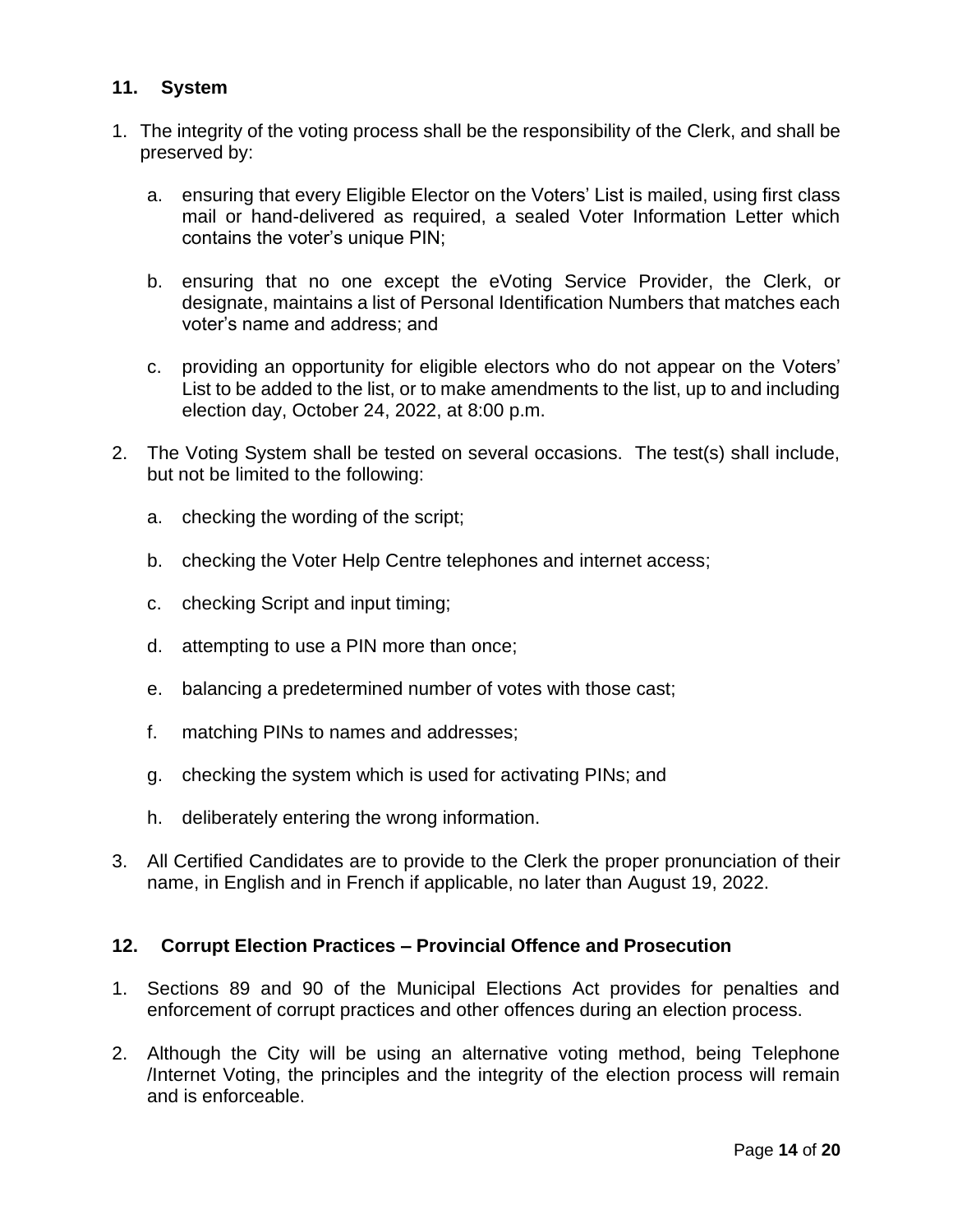- 3. Section 89 of the Municipal Elections Act continues by stating: *A person is guilty of an offence if he or she:*
	- a. votes without being entitled to do so;
	- b. votes more times than this Act allows;
	- c. votes in a voting place in which he or she is not entitled to vote;
	- d. induces or procures a person to vote when that person is not entitled to do so;
	- e. having appointed a voting proxy that remains in force, votes otherwise than by the proxy;
	- f. having been appointed a voting proxy, votes under the authority of the proxy when the elector has cancelled the proxy, is no longer entitled to vote or has died;
	- g. before or during an election, publishes a false statement of a Candidates withdrawal;
	- h. furnishes false or misleading information to a person whom this Act authorizes to obtain information;
	- i. without authority, supplies a Ballot to anyone;
	- j. delivers to the deputy returning officer to be placed in a Ballot box a paper other than the Ballot the deputy returning officer gave him or her;
	- k. takes a Ballot away from the voting place;
	- l. at an election, takes, opens or otherwise deals with a Ballot, a Ballot box, or a book or package of Ballots without having authority to do so;
	- m. attempts to do something described in clauses (a) to (l). 1996, c. 32, Sched., s. 89."

Penalties for offences under the Act are described in Section 94.1 of the Act and include amounts of fines (not more than \$25,000) and terms of imprisonment (maximum six (6) months).

- 4. No person(s) shall solicit a Voter Information Letter from an eligible elector. All valid complaints or knowledge of solicitation shall be reported immediately to the Ontario Provincial Police for investigation of corrupt practices.
- 5. In addition, under the provisions of Section 90 of the Municipal Elections Act, if a person is convicted of an offence and the offence was committed knowingly, the offence also constitutes a corrupt practice and the person is liable, in addition to any other penalty, for a term or imprisonment not more than six (6) months.
- 6. Although many provisions of the Municipal Elections Act also deal with voting places, ballots and ballot boxes, etc. the same must be used interchangeably with the "alternative form" of voting since the principle of the Act must be maintained and is therefore enforceable and subject to penalties.
- 7. As such, the Clerk in this alternative form of voting, has agreed to the following rules and regulations: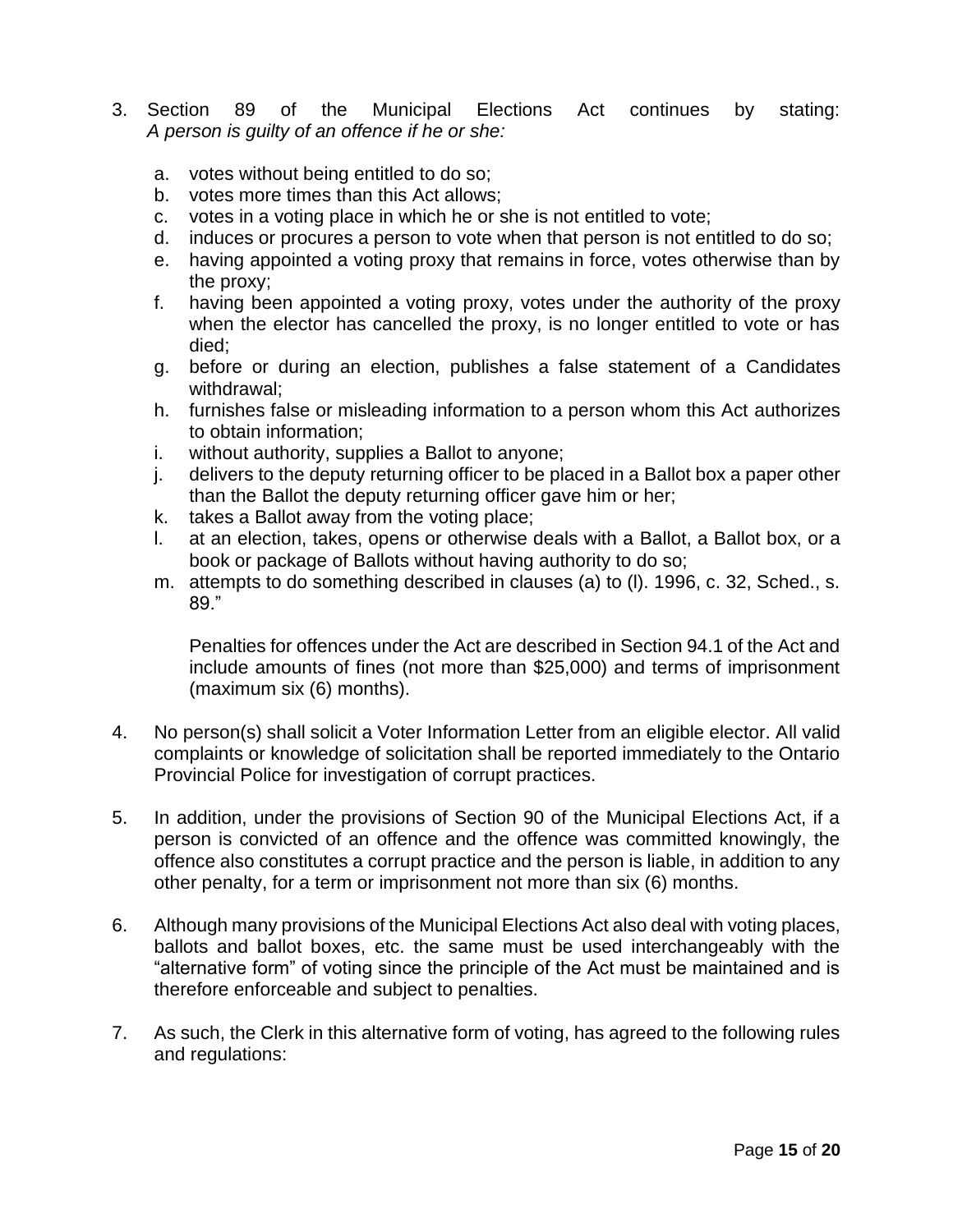- a. THAT all complaints about actions which may contravene the provisions of the Municipal Elections Act, submitted in writing, will be investigated by the Clerk;
- b. THAT all such valid complaints, once investigated to the extent and knowledge of the Clerk, will be submitted to the appropriate authorities; and
- c. THE Clerk or any Election Official will not attempt to intervene in the prosecution and may be called to give evidence during prosecution.

#### <span id="page-17-0"></span>**13. Mail Tampering – Criminal Offence and Prosecution**

- 1. The Criminal Code of Canada states that tampering with the mail of an individual is a criminal offence and a person(s) found guilty is liable to a term of imprisonment not exceeding ten (10) years.
- 2. Since the City will be using an alternative voting method, that being Telephone/ Internet Voting, and the notification of the voting process and how electors can access the Voting System in order to exercise their right to vote will be completed through the mail, mail tampering is a criminal offence under the Criminal Code of Canada.
- 3. As such and in order to ensure the integrity and confidence of the voting process for all electors and the Candidates, the Clerk in this alternative form of voting has agreed to the following rules and regulations:
	- a. THAT all complaints about actions which may contravene the provisions of the Criminal Code of Canada with respect to mail tampering, submitted in writing, will be investigated by the Clerk;
	- b. THAT all such valid complaints, once investigated to the extent and knowledge of the Clerk, will be submitted to the appropriate authorities;
	- c. THE Clerk or any Election Official will not attempt to intervene in the prosecution and may be called to give evidence during prosecution.

#### <span id="page-17-1"></span>**14. Results**

- 1. The City shall keep its public internet and telephone voting open until October 24, 2022 at 8:00 p.m.
- 2. Eligible Electors who have gained access to the Voting System remotely through their own device prior to 8:00 p.m. on October 24, 2022, will be permitted to complete the voting process, provided that they are actively voting.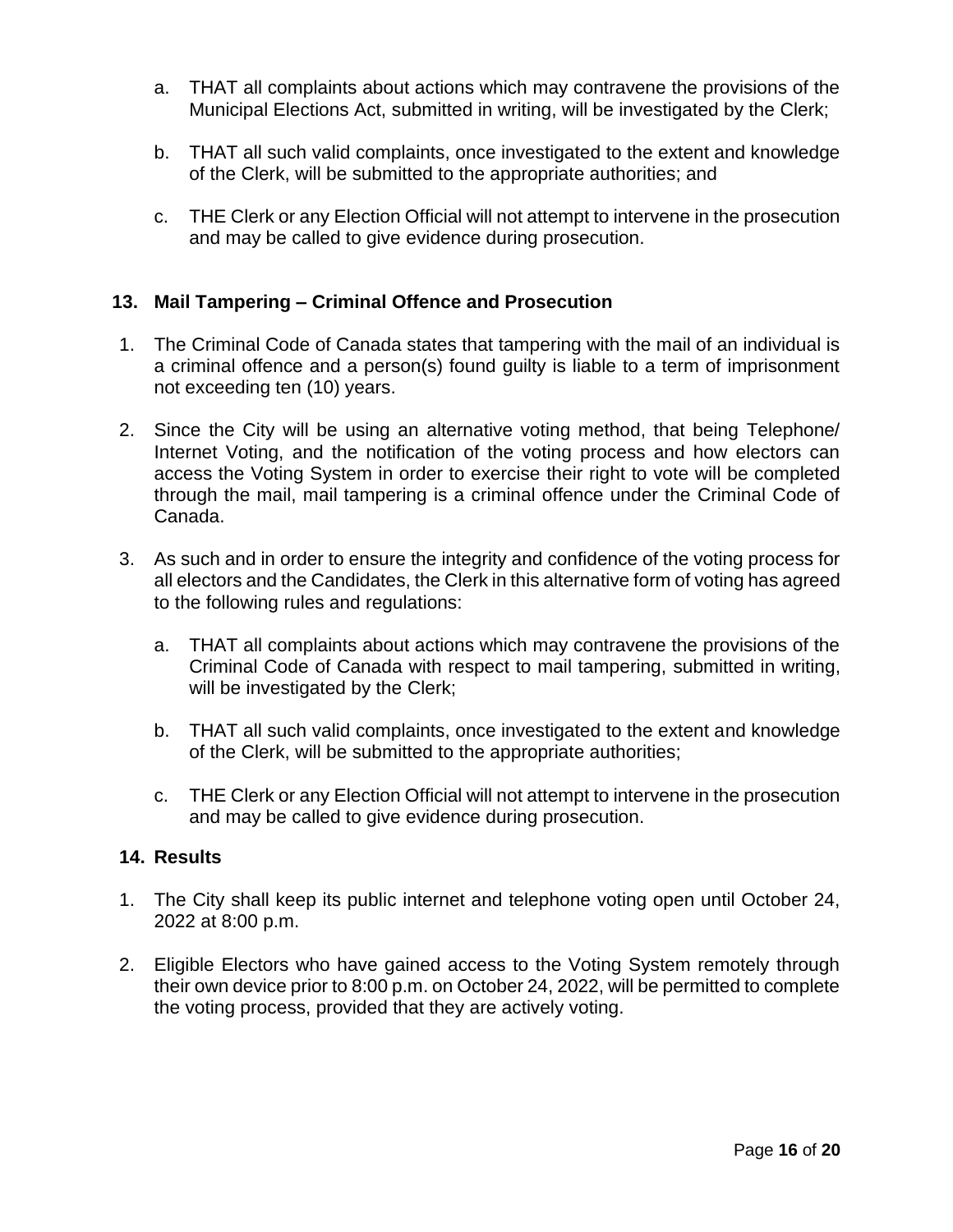- 3. The Clerk at 8:00 p.m. on October 24, 2022, providing that all Eligible Electors within in the Voting System and in the Voter Help Centre(s) at 8:00 p.m. on October 24, 2022 have completed voting (information gathered from eVoting Service Provider), shall request the close and deactivation of the Telephone/ Internet Voting service, and shall also request the tabulation of the results for each Candidate.
- 4. The Clerk shall report the "unofficial" results when received from the eVoting Service Provider, along with the results received from the in-person voting places for the paper ballots, as soon as practicable after 8:00 p.m.
- 5. As soon as possible after Voting Day, the Clerk shall declare the official results, and then post the official results at the Municipal Office (325 Farr Drive, Haileybury) and on the municipal website.

#### <span id="page-18-0"></span>**15. Tie Vote – Recount Procedures**

- 1. In the case of a tie vote, as provided under Section 56 of the Municipal Elections Act, the Clerk shall request from the eVoting Service Provider a re-tabulation of the votes cast.
- 2. Pursuant to Subsection 56(2) of the Municipal Elections Act, the recount shall be held within fifteen (15) days after the Clerk's declaration of the results of the election, and therefore the recount shall occur on or before and therefore the recount shall occur on or before November 8, 2022 at the Municipal Office located at 325 Farr Drive, Haileybury.
- 3. Pursuant to Subsection 61(1) of the Municipal Elections Act, the following persons will be authorized to attend the recount:
	- i. the Clerk and any other Election Official appointed by the Clerk for the recount procedure including the Municipal lawyer;
	- ii. every Certified Candidate for the office;
	- iii. the lawyer for each of the Candidate(s); and
	- iv. only one (1) Scrutineer for each of the Candidate(s).
- 4. Within 15 days after the declaration of the election results, the Clerk shall request the eVoting Service Provider to re-tabulate the results for the office(s) that are subject to the recount procedure and that the results be segregated by polling subdivisions. The eVoting Service Provider shall send the results of the recount by facsimile transmission and/or by electronic mail (E-mail), and these results will be compared to the results tabulated.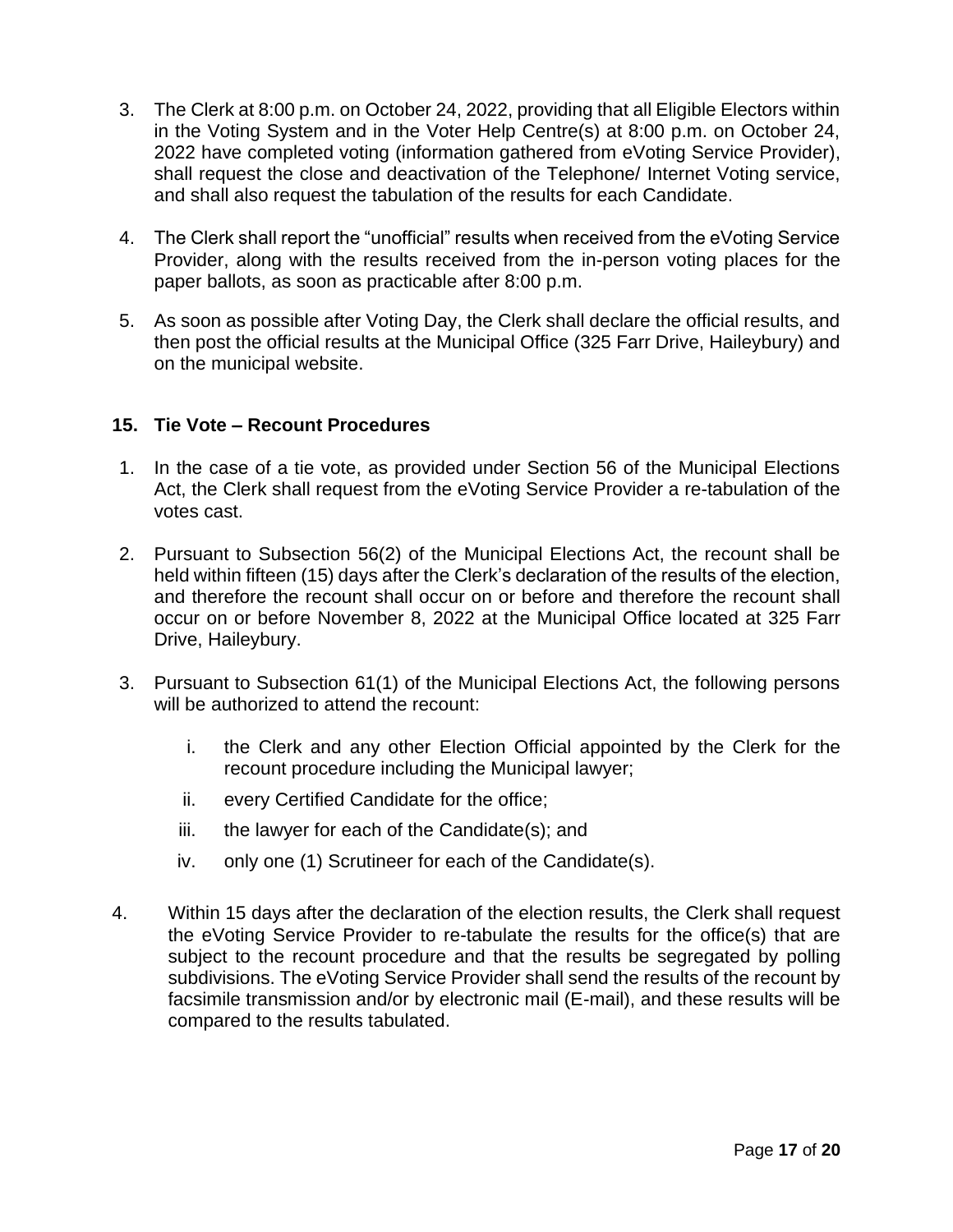5. The Clerk shall announce the results of the recount, and in the event of a tied vote, Subsection 62(3) of the Municipal Elections Act shall apply, being as follows:

*"If the recount indicates that two or more Candidates who cannot both or all be declared elected to an office have received the same number of votes, the Clerk shall choose the successful Candidate or Candidates by lot".*

- 6. In the event that a tied vote occurs after the statutory recount, the following procedure shall be used and applied:
	- a. The Clerk shall determine the texture and quality of the paper used for this process and each Candidate or the Candidates' lawyer and/or Scrutineer will have an opportunity to examine the paper to be used to inscribe the names of the Candidates;
	- b. The Clerk shall inscribe the name of each Candidate on a similar size paper and the Candidates, the Candidates' lawyer and/or scrutineer, without touching the paper, examine the same. In addition, all persons present will have an opportunity to examine the box which will be used for conducting the lot;
	- c. Upon acceptance by the all Candidates, the Candidates' lawyer and/or scrutineer, that the processes outlined in paragraphs a) and b) have been adhered to, the Clerk shall fold the papers bearing each Candidate's name twice in two (2) equal parts and shall deposit these papers, in full view of all persons present and authorized to attend, in an open-end box that will be acceptable to all persons present. In the event of a conflict or difference of opinion as to the selection of the box, the Clerk shall determine the box to be used for this process.
- 7. Upon completion of this process, the Clerk shall hold the box and, without looking into the box, ensure that the contents have been displaced sufficiently. The Clerk shall select another Election Official to draw only one (1) or the required number for the purpose of determining the successful Candidate(s).
- 8. The Clerk shall hold the box at such a height as to prevent any individual from seeing inside the box before a name is drawn from it.
- 9. The Election Official appointed by the Clerk, shall hand directly to the Clerk the selected and required number of papers, and the Clerk shall read aloud the name of the Candidate or Candidates and proceed to declare this or these individuals elected.
- <span id="page-19-0"></span>10.Once completed, the Election Official appointed by the Clerk shall remove the remaining contents from the box, and provide an opportunity for all persons present to examine these slips of papers including the box.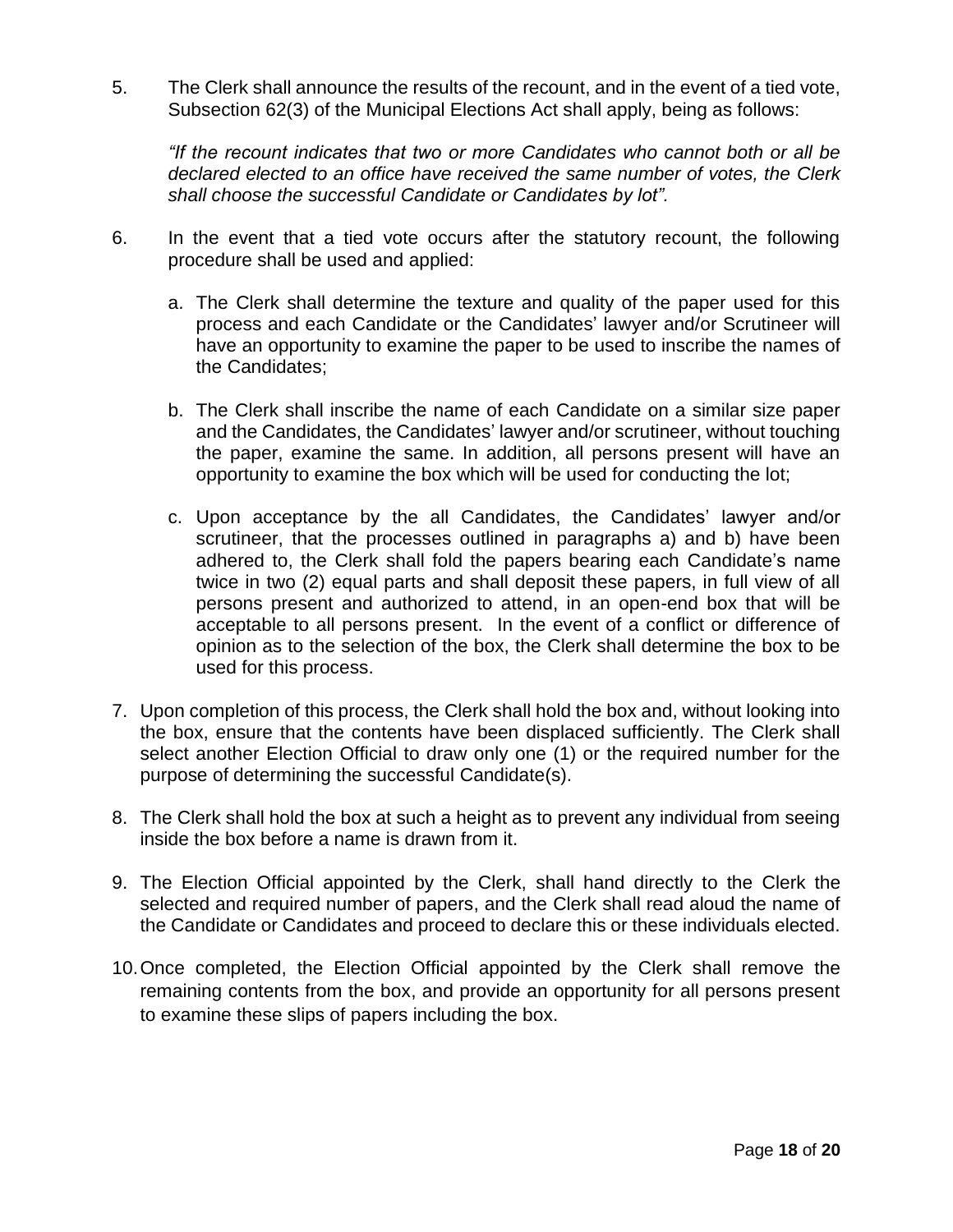#### **16. After Voting Day**

- 1. At no time after Voting Day shall any information regarding the voter, PINs and Ballots come together to allow anyone to know how an elector has voted.
- 2. All election materials shall be destroyed in accordance with the principles of Section 88 of the Municipal Election Act, 1996.

#### <span id="page-20-0"></span>**17. Emergencies**

- 1. Pursuant to the Municipal Elections Act, 1996, Section 53, an emergency shall be declared in the event of a flood, fire or power failure in the municipality; acute illness or accident of the Clerk/returning officer or assistant returning officer which prevents her/him from conducting the election pursuant to the Municipal Elections Act.
- 2. In the event of an emergency, the Clerk/ Returning Officer shall advertise on radio and social media, and post notices to the extent possible, that the election has been delayed or extended as the case may be.
- 3. In the event of an emergency, the eVoting Service Provider under direction from the Clerk/ Returning officer, shall stop the eVote system from accepting calls via a telephone and connections from the Internet, thus preventing the election from continuing, or starting, as the case may be.
- 4. In the event the Clerk/returning officer or assistant returning officer is unable to be present to conduct procedures on Voting Day, there shall be a substitute qualified person appointed or available to attend to the election details.

#### <span id="page-20-1"></span>**18. Accessibility**

- 1. The Clerk shall have regard for the needs of Candidates and electors with disabilities.
- 2. The Clerk shall prepare a plan regarding the identification, removal and prevention of barriers that affect electors and Candidates with disabilities and shall make the plan available to the public before Voting Day.
- 3. The Clerk shall ensure the Voter Help Centre(s) is accessible to Candidates and electors with disabilities.
- 4. The Clerk shall prepare a Report to be submitted to the Council 90 days after Voting Day about identification, removal, and prevention of barriers that affect voters and Candidates with disabilities.
- 5. Election Officials will be available for assistance during the Voting Period and on Voting Day.